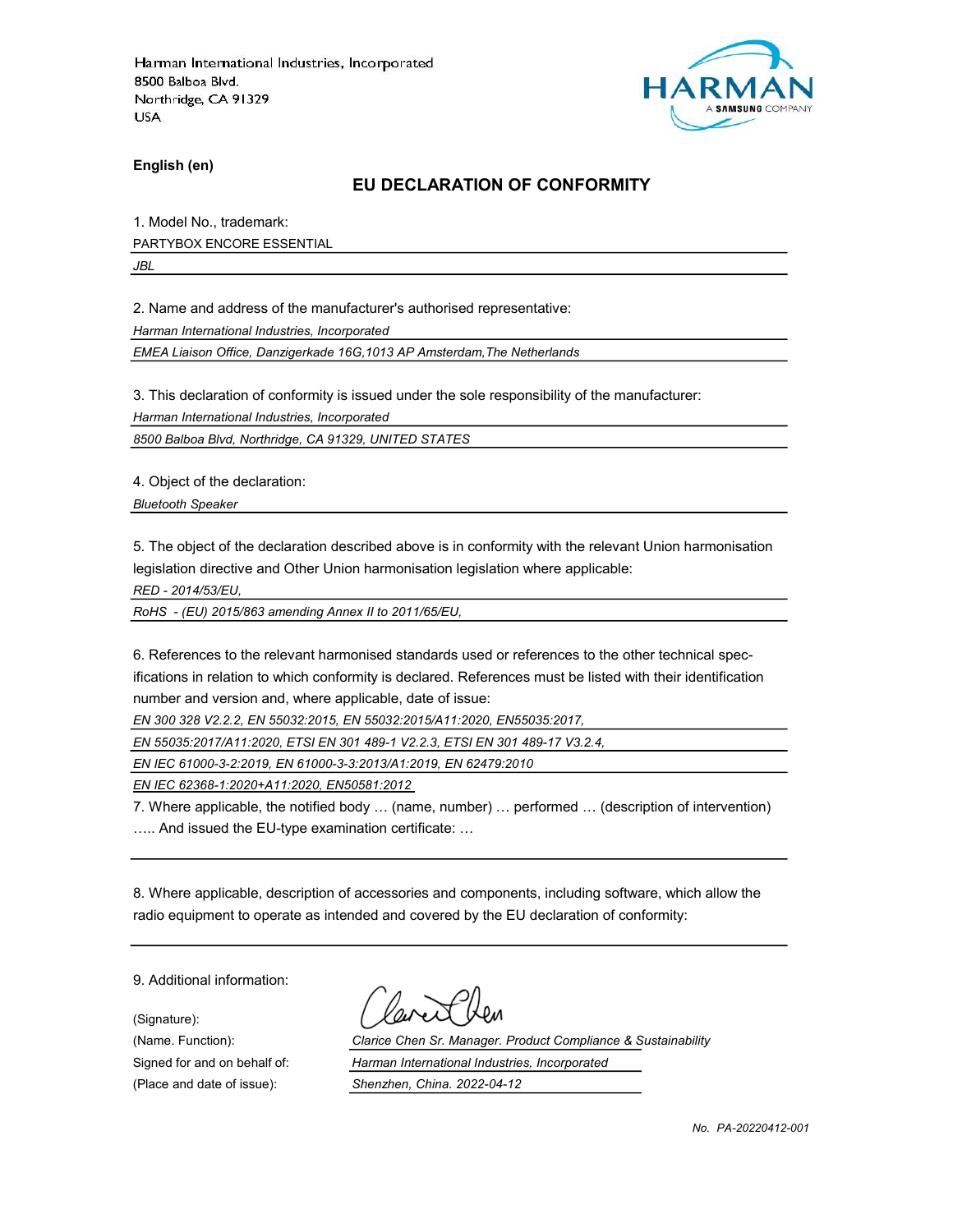

#### UK DECLARATION OF CONFORMITY

1. Model No., trademark: PARTYBOX ENCORE ESSENTIAL

JBL

2. Name and address of the manufacturer's authorised representative:

Harman International Industries, Incorporated

EMEA Liaison Office, Danzigerkade 16G,1013 AP Amsterdam,The Netherlands

3. This declaration of conformity is issued under the sole responsibility of the manufacturer:

Harman International Industries, Incorporated

8500 Balboa Blvd, Northridge, CA 91329, UNITED STATES

4. Object of the declaration:

Bluetooth Speaker

5. The object of the declaration described above is in conformity with the relevant Union harmonisation legislation directive and Other Union harmonisation legislation where applicable:

Radio Equipment Regulations 2017

The Restriction of the Use of Certain Hazardous Substances in Electrical and Electronic Equipment Regulations 2012

6. References to the relevant harmonised standards used or references to the other technical specifications in relation to which conformity is declared. References must be listed with their identification number and version and, where applicable, date of issue:

EN 300 328 V2.2.2, EN 55032:2015, EN 55032:2015/A11:2020, EN55035:2017,

EN 55035:2017/A11:2020, ETSI EN 301 489-1 V2.2.3, ETSI EN 301 489-17 V3.2.4,

EN IEC 61000-3-2:2019, EN 61000-3-3:2013/A1:2019, EN 62479:2010

EN IEC 62368-1:2020+A11:2020, EN50581:2012

7. Where applicable, the notified body … (name, number) … performed … (description of intervention) ….. And issued the EU-type examination certificate: …

8. Where applicable, description of accessories and components, including software, which allow the radio equipment to operate as intended and covered by the EU declaration of conformity:

9. Additional information:

(Signature): (Place and date of issue): Shenzhen, China. 2022-04-12

(Name. Function): Clarice Chen Sr. Manager. Product Compliance & Sustainability Signed for and on behalf of: Harman International Industries, Incorporated

No. PA-20220412-002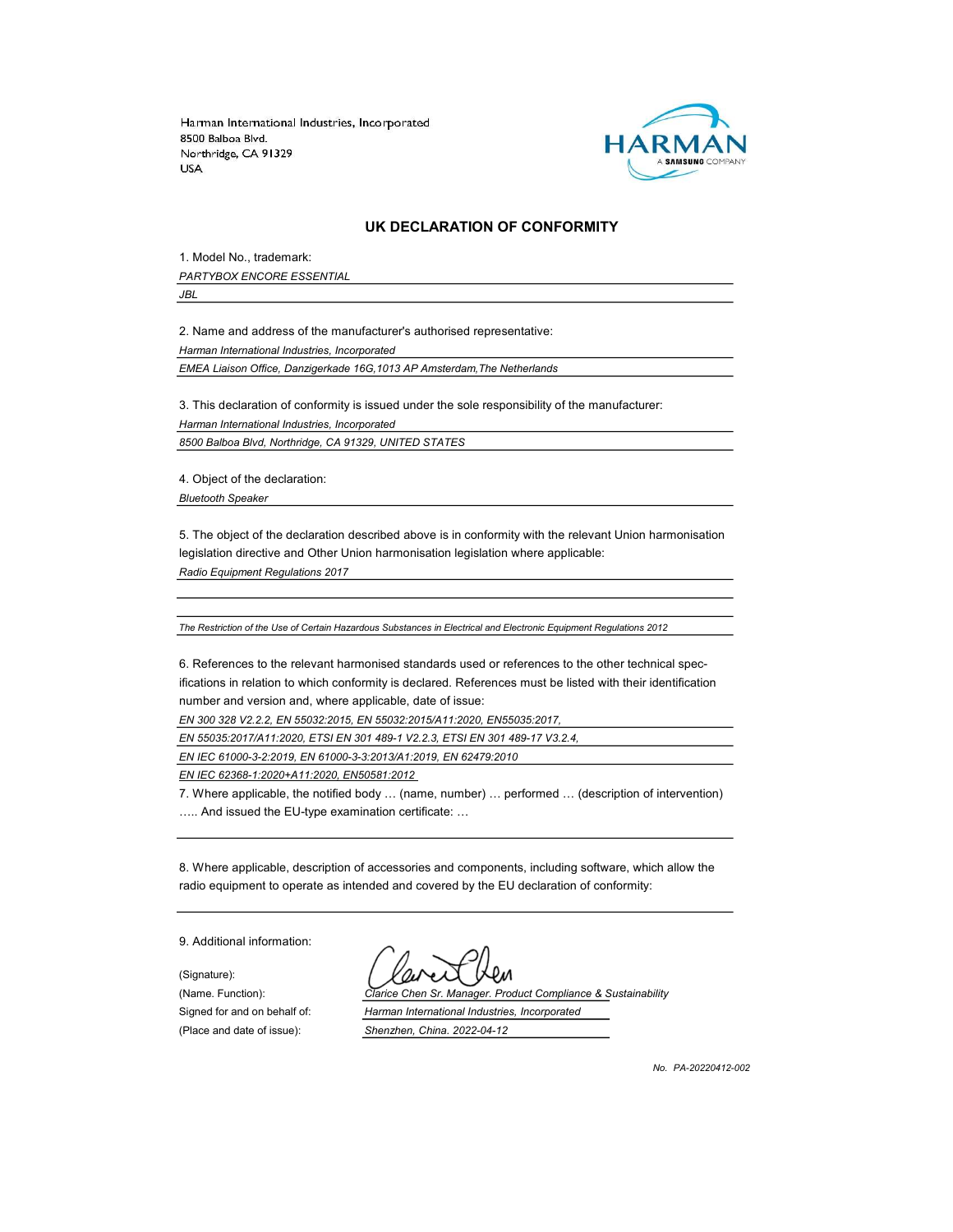

Български (bg)

#### ЕС ДЕКЛАРАЦИЯ ЗА СЪОТВЕТСТВИЕ

1.Модел No., търговска марка :

PARTYBOX ENCORE ESSENTIAL

JBL

2. Име и адрес на производителя или на неговия упълномощен представител:

Harman International Industries, Incorporated

EMEA Liaison Office, Danzigerkade 16G,1013 AP Amsterdam,The Netherlands

3. Настоящата декларация за съответствие е издадена на отговорността на производителя:

Harman International Industries, Incorporated

8500 Balboa Blvd, Northridge, CA 91329, UNITED STATES

4. Предмет на декларацията:

Bluetooth Speaker

5. Предметът на декларацията, описан по-горе, отговаря на съответното законодателство на Съюза за хармонизация Директива и Друго законодателство на Съюза за хармонизация, когато е приложимо: RED - 2014/53/EU,

RoHS - (EU) 2015/863 amending Annex II to 2011/65/EU,

6. Позоваване на използваните хармонизирани стандарти или позоваване на други технически спецификации, по отно отношение на които се декларира съответствие.При позоваването трябва да се посочва техният идентификационен номер и версията им и,ако е приложимо,дата на издаване: EN 300 328 V2.2.2, EN 55032:2015, EN 55032:2015/A11:2020, EN55035:2017,

EN 55035:2017/A11:2020, ETSI EN 301 489-1 V2.2.3, ETSI EN 301 489-17 V3.2.4,

EN IEC 61000-3-2:2019, EN 61000-3-3:2013/A1:2019, EN 62479:2010

EN IEC 62368-1:2020+A11:2020, EN50581:2012

7. Когато е приложимо, нотифицираният орган… (наименование, номер)… извърши … (описание на извършеното) … и издаде сертификата за ЕС изследване на типа: …

8. Когато е приложимо, описание на принадлежностите и компонентите, включително софтуер, които позволяват на радиосъоръжението да работи по предназначение и които са обхванати от ЕС декларацията за съответствие:

9. Допълнителна информация:

(подпис):

Earen Clem

(име, длъжност): Clarice Chen Sr. Manager. Product Compliance & Sustainability Подписано за и от името на: Harman International Industries, Incorporated (място и дата на издаване): Shenzhen, China. 2022-04-12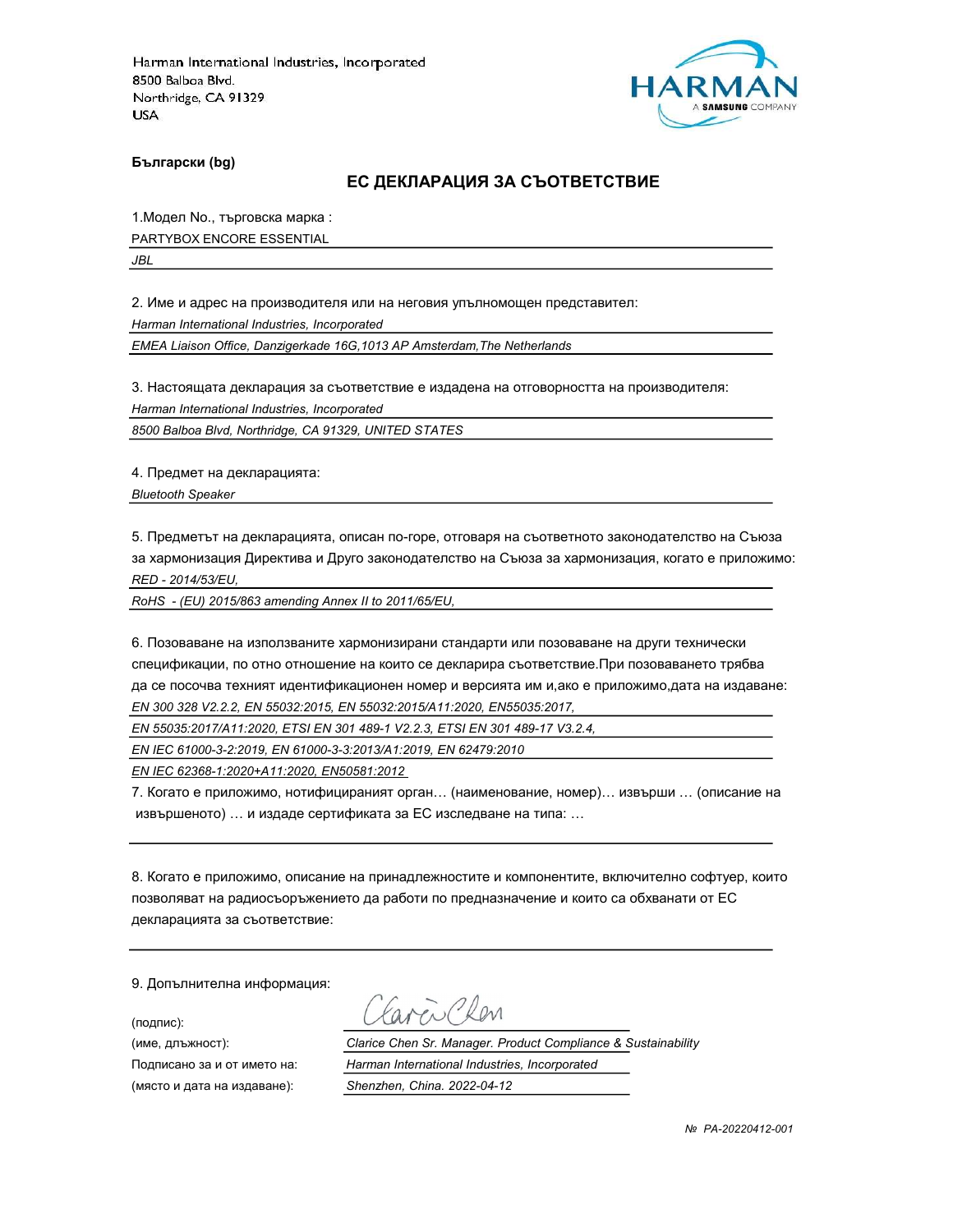

Deutsch (de)

# EU-KONFORMITÄTSERKLÄRUNG

1. Modell Nr., Handelsmarke:

PARTYBOX ENCORE ESSENTIAL

JBL

2. Name und Anschrift des Herstellers oder seines Bevollmächtigten:

Harman International Industries, Incorporated

EMEA Liaison Office, Danzigerkade 16G,1013 AP Amsterdam,The Netherlands

3. Die alleinige Verantwortung für die Ausstellung dieser Konformitätserklärung trägt der Hersteller:

Harman International Industries, Incorporated

8500 Balboa Blvd, Northridge, CA 91329, UNITED STATES

4. Gegenstand der Erklärung

Bluetooth Speaker

5. Der oben beschriebene Gegenstand der Erklärung erfüllt die einschlägigen Harmonisierungsrecht -svorschriften der Union Richtlinie und gegebenenfalls weitere Harmonisierungsrechtsvorschriften der Union:

RED - 2014/53/EU,

RoHS - (EU) 2015/863 amending Annex II to 2011/65/EU,

6.Angabe der einschlägigen harmonisierten Normen, die zugrunde gelegt wurden, oder Angabe der anderen technischen Spezifikationen, bezüglich derer die Konformität erklärt wird: Dabei müssen die jeweilige Kennnummer,die angewandte Fassung und gegebenenfalls das Ausgabedatum angegeben werden:

EN 300 328 V2.2.2, EN 55032:2015, EN 55032:2015/A11:2020, EN55035:2017,

EN 55035:2017/A11:2020, ETSI EN 301 489-1 V2.2.3, ETSI EN 301 489-17 V3.2.4,

EN IEC 61000-3-2:2019, EN 61000-3-3:2013/A1:2019, EN 62479:2010

EN IEC 62368-1:2020+A11:2020, EN50581:2012

7. Falls zutreffend — Die notifizierte Stelle … (Name, Kennnummer) hat … (Beschreibung ihrer Mitwirkung) … und folgende EU-Baumusterprüfbescheinigung ausgestellt:

8.Falls vorhanden — Beschreibung des Zubehörs und der Bestandteile einschließlich Software,die den bestimmungsgemäßen Betrieb der Funkanlage ermöglichen und von der EU-Konformitätserklärung erfasst werden:

9. Zusatzangaben

(Unterschrift):

(Ort und Datum der Ausstellung): Shenzhen, China. 2022-04-12

Caren Clen

(Name, Funktion): Clarice Chen Sr. Manager. Product Compliance & Sustainability Unterzeichnet und im Namen von: Harman International Industries, Incorporated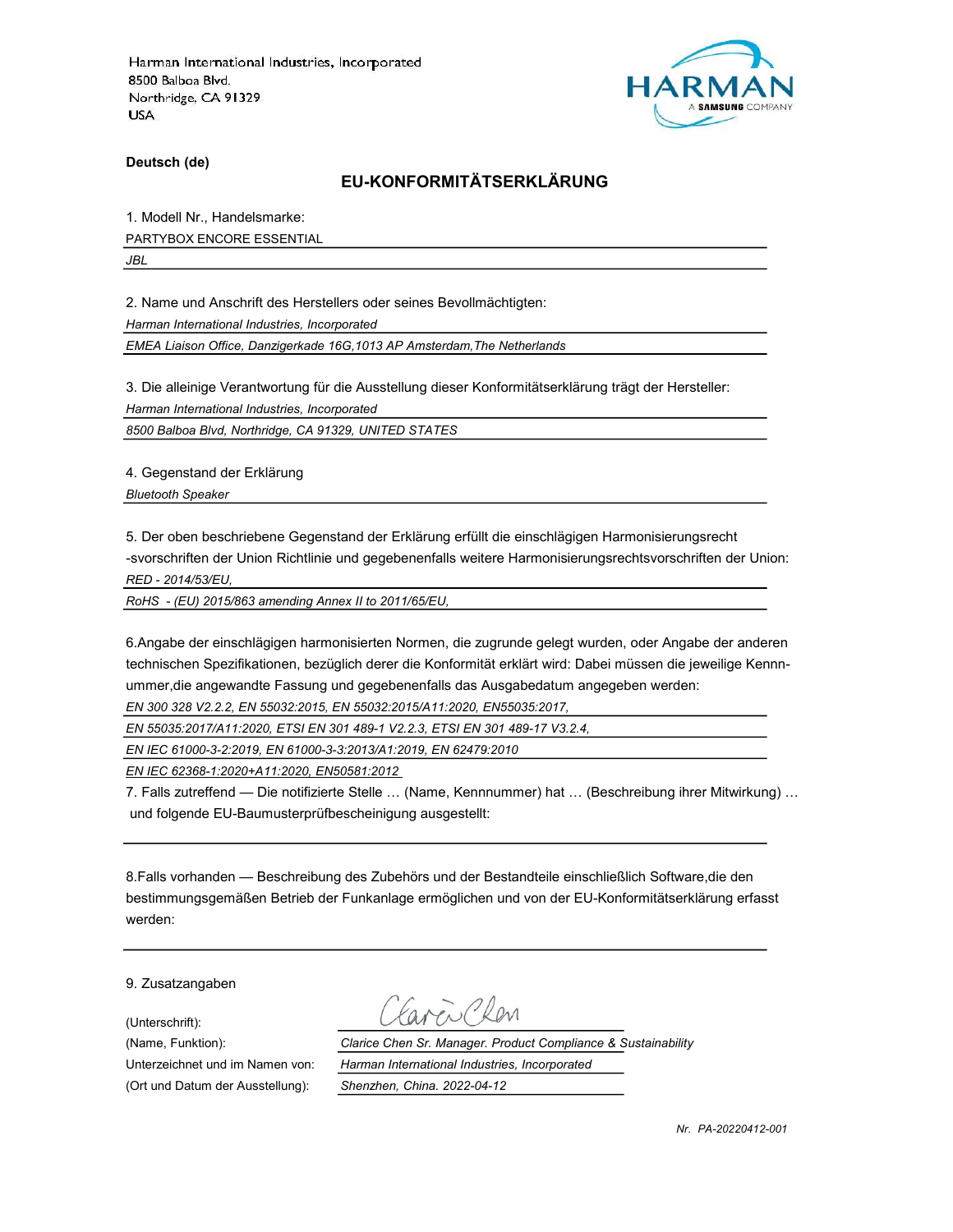

Hrvatski (hr)

#### EU IZJAVA O SUKLADNOSTI

1.Model br.,marka PARTYBOX ENCORE ESSENTIAL

JBL

2. Ime i adresa proizvođača ili njegovog ovlaštenog zastupnika:

Harman International Industries, Incorporated

EMEA Liaison Office, Danzigerkade 16G,1013 AP Amsterdam,The Netherlands

3. Za izdavanje ove izjave o sukladnosti odgovoran je isključivo proizvođač:

Harman International Industries, Incorporated

8500 Balboa Blvd, Northridge, CA 91329, UNITED STATES

4. Predmet izjave:

Bluetooth Speaker

5. Prethodno opisani predmet izjave u skladu je s relevantnim zakonodavstvom Unije o usklađivanju i drugim zakonodavstvom Unije o usklađivanju prema potrebi:

RED - 2014/53/EU,

RoHS - (EU) 2015/863 amending Annex II to 2011/65/EU,

6. Upućivanja na odgovarajuće usklađene norme koje se upotrebljavaju ili upućivanje na druge tehničke specifikacije u odnosu na koje se deklarira sukladnost. Upućivanja moraju biti navedena s identifikacijskim brojem i verzijom te, prema potrebi, datumom izdavanja:

EN 300 328 V2.2.2, EN 55032:2015, EN 55032:2015/A11:2020, EN55035:2017,

EN 55035:2017/A11:2020, ETSI EN 301 489-1 V2.2.3, ETSI EN 301 489-17 V3.2.4,

EN IEC 61000-3-2:2019, EN 61000-3-3:2013/A1:2019, EN 62479:2010

EN IEC 62368-1:2020+A11:2020, EN50581:2012

7.Prema potrebi, prijavljeno tijelo ... (naziv, broj) … provelo je … (opis intervencije) … i izdalo potvrdu o EU ispitivanju tipa:

8. Prema potrebi, opis dodatne opreme i sastavnica, uključujući softver, koji omogućuju normalan rad radijske opreme koji je obuhvaćen EU izjavom o sukladnosti:

9. Dodatne informacije:

(potpis):

en Clan

(ime, funkcija) Clarice Chen Sr. Manager. Product Compliance & Sustainability Potpisano za i u ime: **Harman International Industries**, Incorporated (mjesto i datum izdavanja): Shenzhen, China. 2022-04-12

br. PA-20220412-001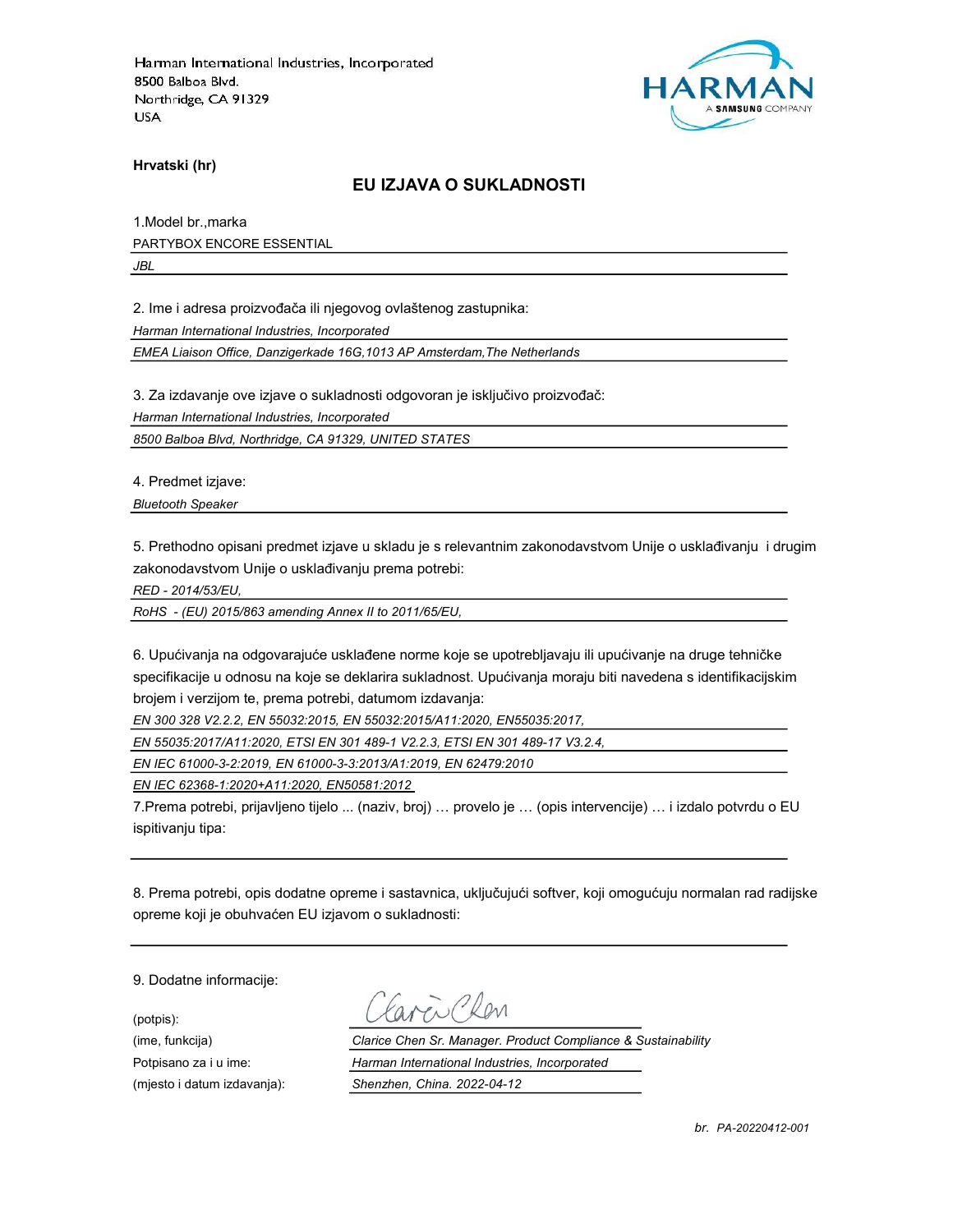

čeština (cs)

# EU PROHLÁŠENÍ O SHODĚ

1. Model č.,ochranná známka:

PARTYBOX ENCORE ESSENTIAL

JBL

2. Jméno a adresa výrobce nebo jeho zplnomocněného zástupce:

Harman International Industries, Incorporated

EMEA Liaison Office, Danzigerkade 16G,1013 AP Amsterdam,The Netherlands

3. Toto prohlášení o shodě se vydává na výhradní odpovědnost výrobce:

Harman International Industries, Incorporated

8500 Balboa Blvd, Northridge, CA 91329, UNITED STATES

4. Předmět prohlášení:

Bluetooth Speaker

5. Výše popsaný předmět prohlášení je ve shodě s příslušnými harmonizovanými právními předpisy Unie a náležitých případech další harmonizované právní předpisy Unie:

RED - 2014/53/EU,

RoHS - (EU) 2015/863 amending Annex II to 2011/65/EU,

6. Odkazy na příslušné harmonizované normy, které byly použity, nebo na jiné technické specifikace, na jejichž základě se shoda prohlašuje. Odkazy se uvedou s jejich identifikačním číslem a verzí a v příslušných případech rovněž s datem vydání:

EN 300 328 V2.2.2, EN 55032:2015, EN 55032:2015/A11:2020, EN55035:2017,

EN 55035:2017/A11:2020, ETSI EN 301 489-1 V2.2.3, ETSI EN 301 489-17 V3.2.4,

EN IEC 61000-3-2:2019, EN 61000-3-3:2013/A1:2019, EN 62479:2010

EN IEC 62368-1:2020+A11:2020, EN50581:2012

7. Případně: oznámený subjekt ... (název, číslo) … provedl … (popis opatření) … a vydal certifikát EU přezkoušení typu:

8.V příslušných případech popis příslušenství a součástí, včetně softwaru, které umožňují zamýšlené fungování rádiového zařízení v souladu s EU prohlášením o shodě:

9. Další informace:

(podpis):

(jméno, funkce): Clarice Chen Sr. Manager. Product Compliance & Sustainability Podepsáno za a jménem: Harman International Industries, Incorporated (místo a datum vydání): Shenzhen, China. 2022-04-12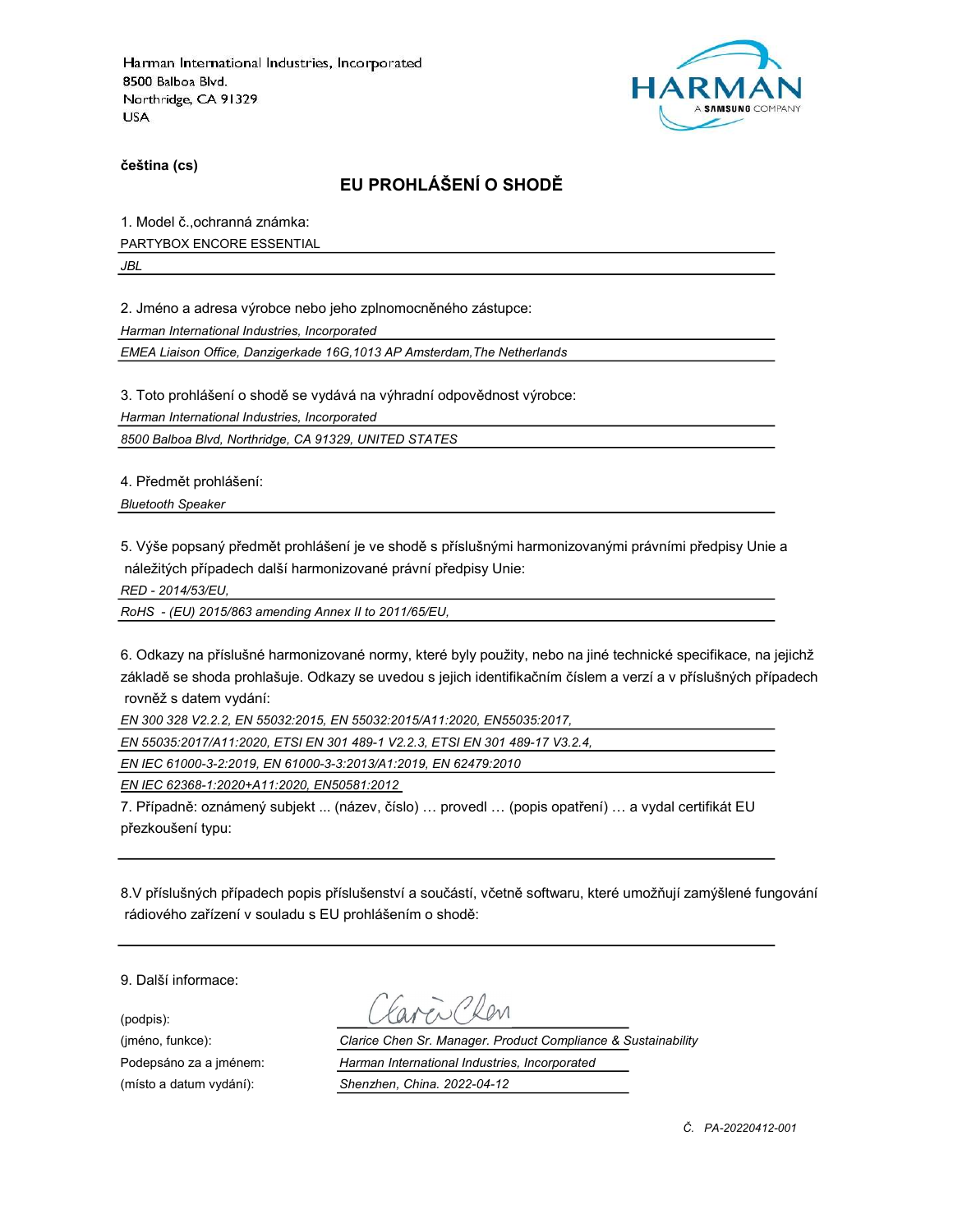

eesti keel (et)

#### ELI VASTAVUSDEKLARATSIOON

1. Tootenumber,kaubamärk:

PARTYBOX ENCORE ESSENTIAL

JBL

2. Tootja või tema volitatud esindaja nimi ja aadress:

Harman International Industries, Incorporated

EMEA Liaison Office, Danzigerkade 16G,1013 AP Amsterdam,The Netherlands

3. Käesolev vastavusdeklaratsioon on välja antud tootja ainuvastutusel:

Harman International Industries, Incorporated

8500 Balboa Blvd, Northridge, CA 91329, UNITED STATES

4. Deklareeritav toode:

Bluetooth Speaker

5. Ülalkirjeldatud deklareeritav toode on kooskõlas asjakohaste liidu ühtlustamisõigusaktidega ja Muud liidu ühtlustamisõigusaktid (vajaduse korral):

RED - 2014/53/EU,

RoHS - (EU) 2015/863 amending Annex II to 2011/65/EU,

6. Viited kasutatud harmoneeritud standarditele või muudele tehnilistele kirjeldustele, millele vastavust deklareeritakse. Viidetele peab lisama nende identifitseerimisnumbri ja versiooni ning vajaduse korral väljaandmise kuupäeva:

EN 300 328 V2.2.2, EN 55032:2015, EN 55032:2015/A11:2020, EN55035:2017,

EN 55035:2017/A11:2020, ETSI EN 301 489-1 V2.2.3, ETSI EN 301 489-17 V3.2.4,

EN IEC 61000-3-2:2019, EN 61000-3-3:2013/A1:2019, EN 62479:2010

EN IEC 62368-1:2020+A11:2020, EN50581:2012

7.Vajaduse korral: teavitatud asutus … (nimi, number) … teostas … (tegevuse kirjeldus) … ja andis välja Eli tüübihindamistõendi:

8.Vajaduse korral selliste tarvikute ja osade, samuti tarkvara kirjeldus, mis võimaldavad raadioseadet kasutada ettenähtud otstarbel ja kooskõlas ELi vastavusdeklaratsiooniga:

9. Lisateave:

(allkiri):

(nimi, ametinimetus): Clarice Chen Sr. Manager. Product Compliance & Sustainability Alla kirjutanud (kelle poolt/nimel): Harman International Industries, Incorporated (väljaandmise koht ja kuupäev): Shenzhen, China. 2022-04-12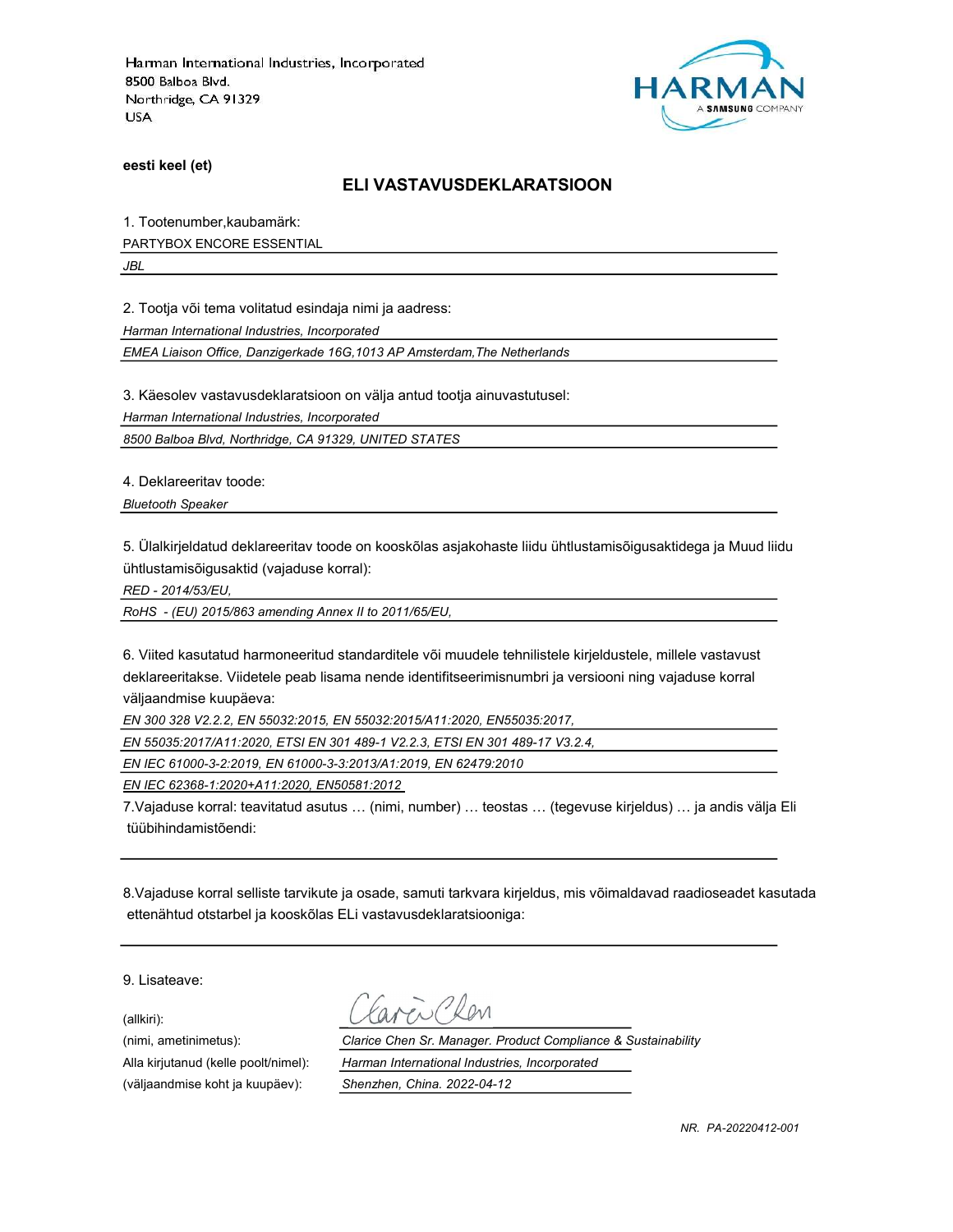

español (es)

#### DECLARACIÓN UE DE CONFORMIDAD

1. Nombre del Modelo,marca:

PARTYBOX ENCORE ESSENTIAL

JBL

2. Nombre y dirección del fabricante o de su representante autorizado:

Harman International Industries, Incorporated

EMEA Liaison Office, Danzigerkade 16G,1013 AP Amsterdam,The Netherlands

3. La presente declaración de conformidad se expide bajo la exclusiva responsabilidad del fabricante.

Harman International Industries, Incorporated

8500 Balboa Blvd, Northridge, CA 91329, UNITED STATES

4. Objeto de la declaración:

Bluetooth Speaker

5. El objeto de la declaración descrito anteriormente es conforme con la legislación de armonización pertinente de la Unión y Otra legislación de armonización de la Unión, cuando sea aplicable:

RED - 2014/53/EU,

RoHS - (EU) 2015/863 amending Annex II to 2011/65/EU,

6.Referencias a las normas armonizadas pertinentes utilizadas o referencias a las otras especificaciones técnicas en relación con las cuales se declara la conformidad. Las referencias se enumerarán con su número de identificación y su versión y, en su caso, la fecha de emisión:

EN 300 328 V2.2.2, EN 55032:2015, EN 55032:2015/A11:2020, EN55035:2017,

EN 55035:2017/A11:2020, ETSI EN 301 489-1 V2.2.3, ETSI EN 301 489-17 V3.2.4,

EN IEC 61000-3-2:2019, EN 61000-3-3:2013/A1:2019, EN 62479:2010

EN IEC 62368-1:2020+A11:2020, EN50581:2012

7. Cuando proceda: El organismo notificado … (nombre, número) … ha efectuado … (descripción de la intervención) … y expedido el certificado de examen UE de tipo:

8. Cuando proceda, descripción de los accesorios y componentes, incluido el software, que permiten que el equipo radioeléctrico funcione como estaba previsto y esté amparado por la declaración UE de conformidad:

9. Información adicional:

(Firma):

EN PROM

(nombre, cargo): Clarice Chen Sr. Manager. Product Compliance & Sustainability Firmado en nombre de: Harman International Industries, Incorporated (lugar y fecha de expedición): Shenzhen, China. 2022-04-12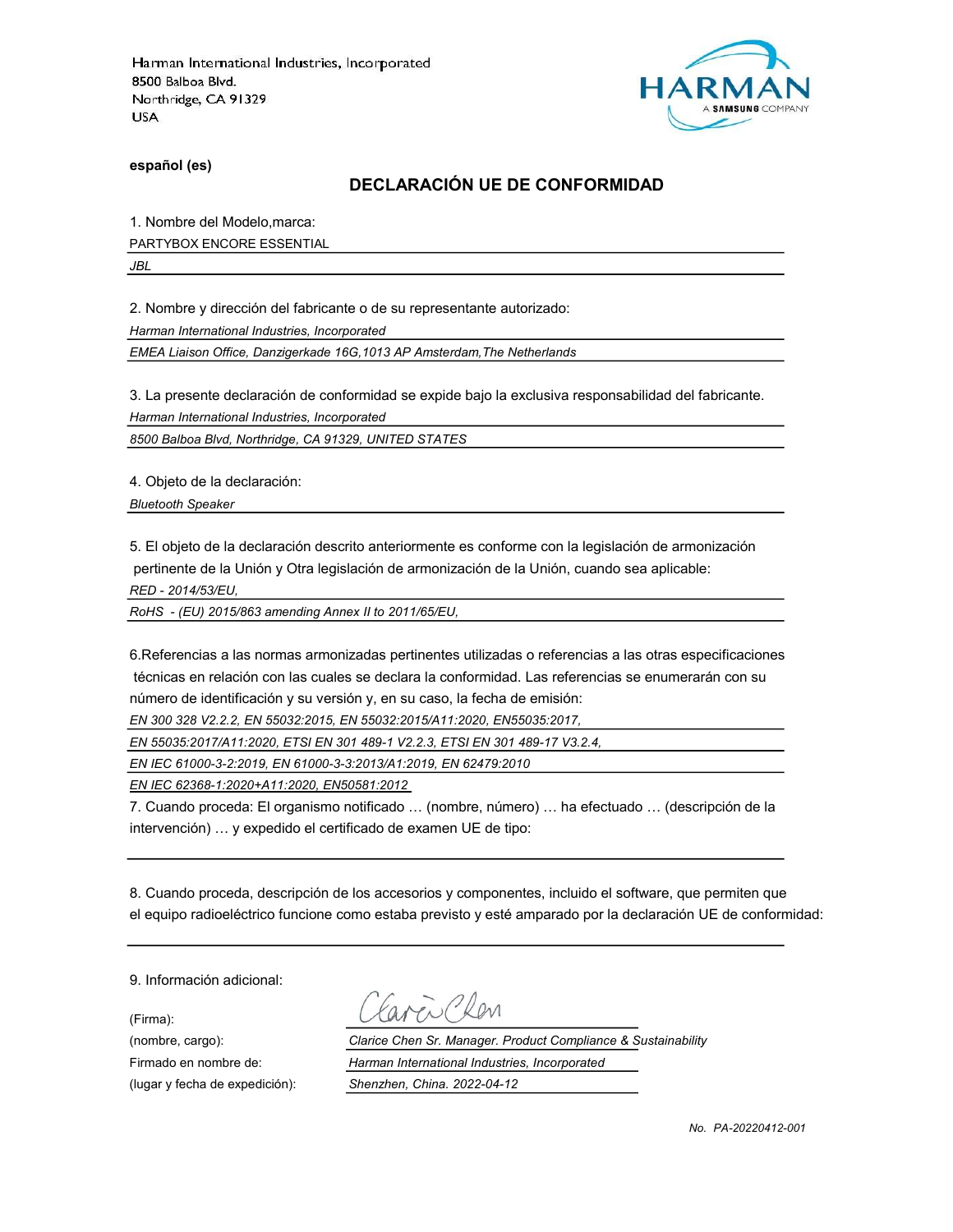

italiano (it)

### DICHIARAZIONE DI CONFORMITÀ UE

1. Modello n.,brand: PARTYBOX ENCORE ESSENTIAL

JBL

2. Nome e indirizzo del fabbricante o del suo rappresentante autorizzato:

Harman International Industries, Incorporated

EMEA Liaison Office, Danzigerkade 16G,1013 AP Amsterdam,The Netherlands

3. La presente dichiarazione di conformità è rilasciata sotto l'esclusiva responsabilità del fabbricante:

Harman International Industries, Incorporated

8500 Balboa Blvd, Northridge, CA 91329, UNITED STATES

4. Oggetto della dichiarazione:

Bluetooth Speaker

5. L'oggetto della dichiarazione di cui sopra è conforme alla pertinente normativa di armonizzazione dell'Unione e Se del caso, altre normative di armonizzazione dell'Unione:

RED - 2014/53/EU,

RoHS - (EU) 2015/863 amending Annex II to 2011/65/EU,

6. Riferimento alle pertinenti norme armonizzate utilizzate o riferimenti alle altre specifiche tecniche in relazione alle quali è dichiarata la conformità. I riferimenti devono essere indicati con il loro numero di identificazione e versione e, se del caso, la data di emissione:

EN 300 328 V2.2.2, EN 55032:2015, EN 55032:2015/A11:2020, EN55035:2017,

EN 55035:2017/A11:2020, ETSI EN 301 489-1 V2.2.3, ETSI EN 301 489-17 V3.2.4,

EN IEC 61000-3-2:2019, EN 61000-3-3:2013/A1:2019, EN 62479:2010

EN IEC 62368-1:2020+A11:2020, EN50581:2012

7. Se del caso, l'organismo notificato … (denominazione, numero) … ha effettuato … (descrizione dell'intervento) … e rilasciato il certificato di esame UE del tipo:

8. Se del caso, una descrizione degli accessori e dei componenti inclusi nella dichiarazione di con -formità UE,compreso il software, che consentono all'apparecchiatura radio di funzionare come previsto:

9. Informazioni supplementari:

(Firma):

aven Clen

(nome, funzione): Clarice Chen Sr. Manager. Product Compliance & Sustainability Firmato a nome e per conto di: Harman International Industries, Incorporated (luogo e data del rilascio): Shenzhen, China. 2022-04-12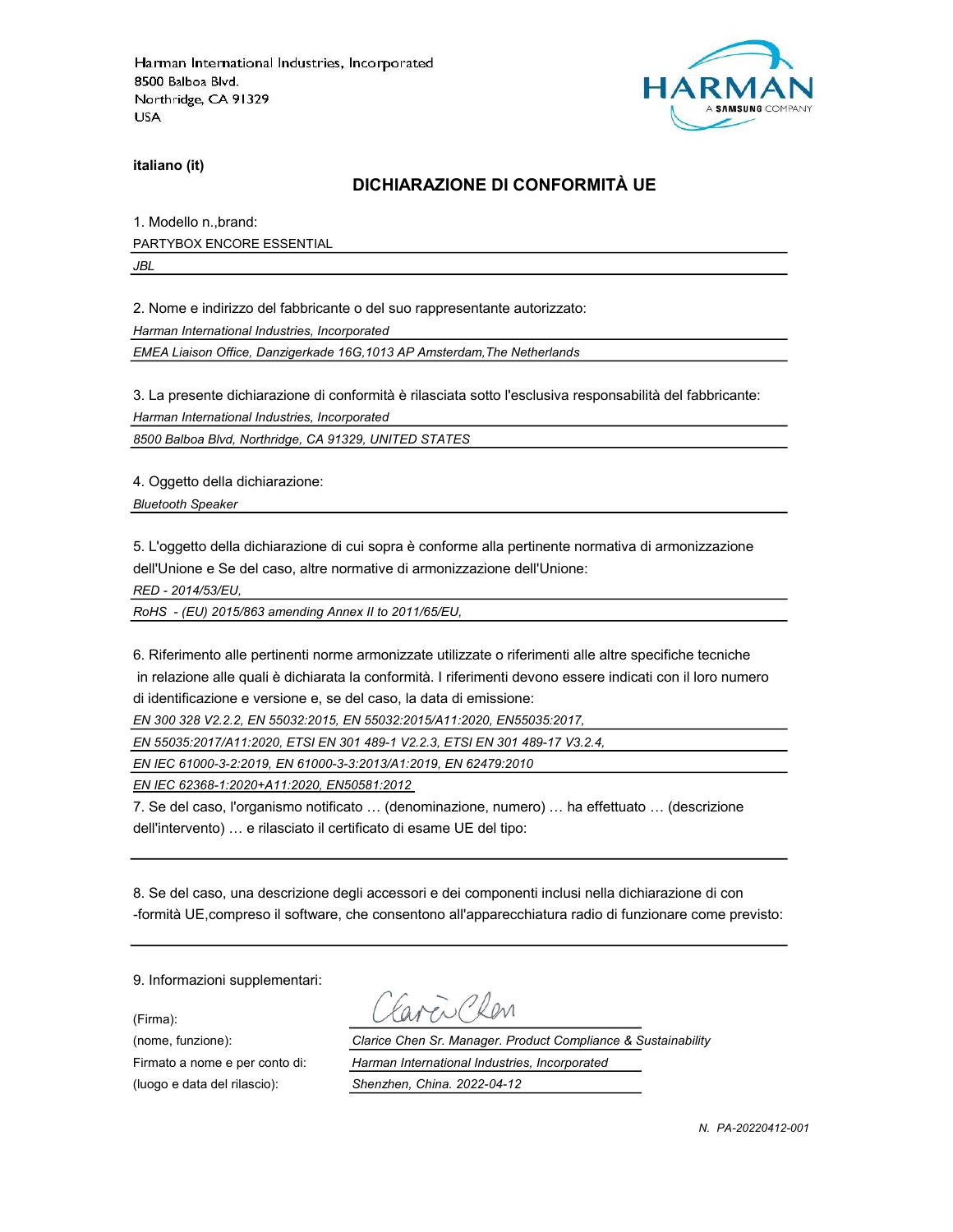

dansk (da)

#### EU-OVERENSSTEMMELSESERKLÆRING

1. Model nr.,mærke: PARTYBOX ENCORE ESSENTIAL

JBL

2. Navn og adresse på fabrikanten eller dennes bemyndigede repræsentant:

Harman International Industries, Incorporated

EMEA Liaison Office, Danzigerkade 16G,1013 AP Amsterdam,The Netherlands

3. Denne overensstemmelseserklæring udstedes på fabrikantens ansvar:

Harman International Industries, Incorporated

8500 Balboa Blvd, Northridge, CA 91329, UNITED STATES

4. Erklæringens genstand:

Bluetooth Speaker

5. Genstanden for erklæringen, som beskrevet ovenfor, er i overensstemmelse med den relevante

EU-harmoniseringslovgivning og Eventuelt anden EU-harmoniseringslovgivning:

RED - 2014/53/EU,

RoHS - (EU) 2015/863 amending Annex II to 2011/65/EU,

6.Henvisninger til de relevante anvendte harmoniserede standarder eller henvisninger til de andre tekniske specifikationer, som der erklæres overensstemmelse med. Henvisninger angives med deres identifikationsnummer og version og eventuelt udstedelsesdato:

EN 300 328 V2.2.2, EN 55032:2015, EN 55032:2015/A11:2020, EN55035:2017,

EN 55035:2017/A11:2020, ETSI EN 301 489-1 V2.2.3, ETSI EN 301 489-17 V3.2.4,

EN IEC 61000-3-2:2019, EN 61000-3-3:2013/A1:2019, EN 62479:2010

EN IEC 62368-1:2020+A11:2020, EN50581:2012

7. Hvor det er relevant, det bemyndigede organ … (navn, nummer) har foretaget … (beskrivelse af aktiviteten) … og udstedt EU-typeafprøvningsattest:

8. I givet fald beskrivelse af tilbehør og komponenter, herunder software, som får radioudstyret til at fungere efter hensigten og er dækket af EU-overensstemmelseserklæringen:

9. Supplerende oplysninger:

(Underskrift):

(udstedelsessted og -dato): Shenzhen, China. 2022-04-12

(navn, stilling) (underskrift): Clarice Chen Sr. Manager. Product Compliance & Sustainability Underskrevet for og på vegne af: Harman International Industries, Incorporated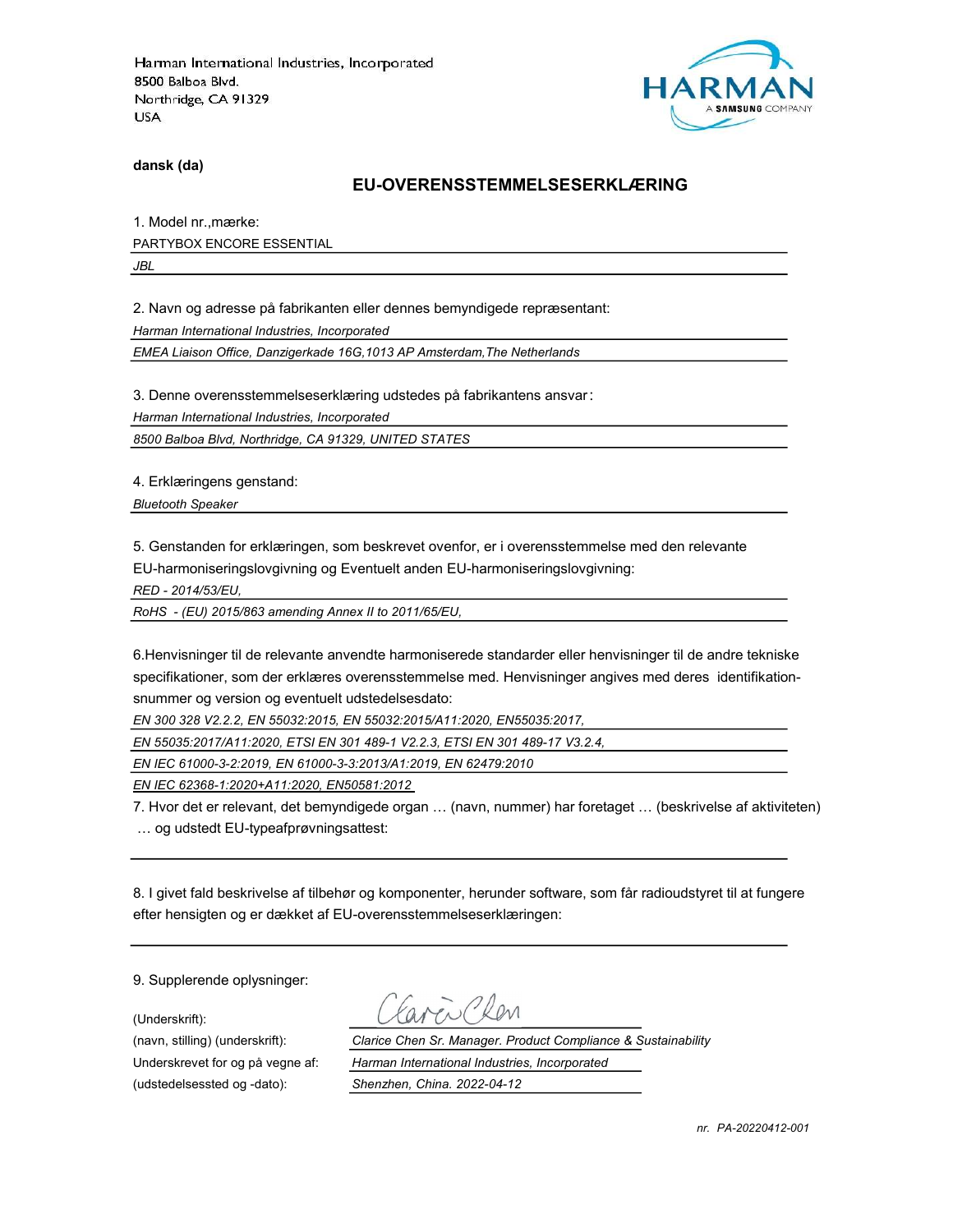

ελληνικά (el)

#### ΔΗΛΩΣΗ ΣΥΜΜΟΡΦΩΣΗΣ ΕΕ

1. Αριθμός μοντέλου, εμπορικό σήμα: PARTYBOX ENCORE ESSENTIAL

JBL

2. Όνομα και διεύθυνση του κατασκευαστή ή του εξουσιοδοτημένου αντιπροσώπου του:

Harman International Industries, Incorporated

EMEA Liaison Office, Danzigerkade 16G,1013 AP Amsterdam,The Netherlands

3. Η παρούσα δήλωση συμμόρφωσης εκδίδεται με αποκλειστική ευθύνη του κατασκευαστή:

Harman International Industries, Incorporated

8500 Balboa Blvd, Northridge, CA 91329, UNITED STATES

4.Αντικείμενο της δήλωσης:

Bluetooth Speaker

5. Ο στόχος της δήλωσης που περιγράφεται παραπάνω είναι σύμφωνος προς τη σχετική ενωσιακή νομοθεσία εναρμόνισης και Άλλη ενωσιακή νομοθεσία εναρμόνισης, κατά περίπτωση

RED - 2014/53/EU,

RoHS - (EU) 2015/863 amending Annex II to 2011/65/EU,

6. Αναφορές στα σχετικά εναρμονισμένα πρότυπα που χρησιμοποιούνται ή αναφορές στις λοιπές τεχνικές προδιαγραφές σε σχέση με τις οποίες δηλώνεται η συμμόρφωση. Οι αναφορές πρέπει να απαριθμούνται με τον αριθμό αναγνώρισης και την έκδοση και, κατά περίπτωση, την ημερομηνία δημοσίευσής τους: EN 300 328 V2.2.2, EN 55032:2015, EN 55032:2015/A11:2020, EN55035:2017,

EN 55035:2017/A11:2020, ETSI EN 301 489-1 V2.2.3, ETSI EN 301 489-17 V3.2.4,

EN IEC 61000-3-2:2019, EN 61000-3-3:2013/A1:2019, EN 62479:2010

EN IEC 62368-1:2020+A11:2020, EN50581:2012

7.Όπου έχει εφαρμογή, ο κοινοποιημένος οργανισμός … (ονομασία, αριθμός) … πραγματοποίησε (περιγραφή της παρέμβασης) … και εξέδωσε το πιστοποιητικό εξέτασης τύπου ΕΕ:

8.Όπου έχει εφαρμογή, περιγραφή των παρελκόμενων και εξαρτημάτων, συμπεριλαμβανομένου του λογισμικού, που επιτρέπουν στον ραδιοεξοπλισμό να λειτουργεί όπως προβλέπεται και που καλύπτ -N43ονται από τη δήλωση συμμόρφωσης:

9. Συμπληρωματικές πληροφορίες:

(υπογραφή):

avenClen

(όνομα, θέση): Clarice Chen Sr. Manager. Product Compliance & Sustainability Υπογραφή για λογαριασμό εξ ονόματος: Harman International Industries, Incorporated

(τόπος και ημερομηνία έκδοσης): Shenzhen, China. 2022-04-12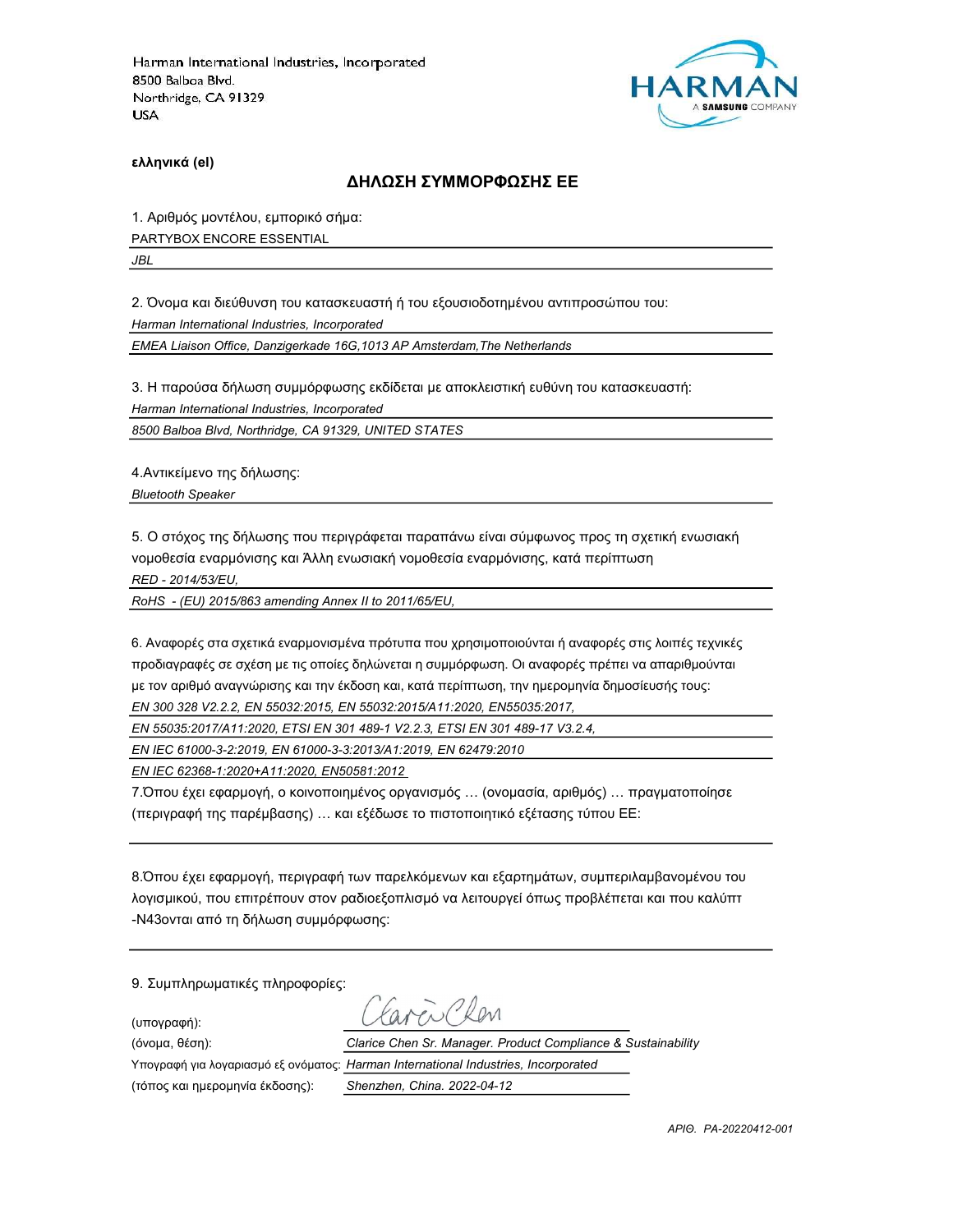

français (fr)

#### DECLARATION UE DE CONFORMITE

1. numéro de modèle,marque:

PARTYBOX ENCORE ESSENTIAL

JBL

2. Nom et adresse du fabricant ou de son mandataire:

Harman International Industries, Incorporated

EMEA Liaison Office, Danzigerkade 16G,1013 AP Amsterdam,The Netherlands

3. La présente déclaration de conformité est établie sous la seule responsabilité du fabricant:

Harman International Industries, Incorporated

8500 Balboa Blvd, Northridge, CA 91329, UNITED STATES

4. Objet de la déclaration:

Bluetooth Speaker

5. L'objet de la déclaration décrit ci-dessus est conforme à la législation d'harmonisation de l'Union applicable et Autres législations d'harmonisation de l'Union, s'il y a lieu:

RED - 2014/53/EU,

RoHS - (EU) 2015/863 amending Annex II to 2011/65/EU,

6. Références des normes harmonisées pertinentes appliquées ou des autres spécifications techniques par rapport auxquelles la conformité est déclarée. Il faut indiquer, pour chaque référence, le numéro d'identification, la version et, le cas échéant, la date d'émission:

EN 300 328 V2.2.2, EN 55032:2015, EN 55032:2015/A11:2020, EN55035:2017,

EN 55035:2017/A11:2020, ETSI EN 301 489-1 V2.2.3, ETSI EN 301 489-17 V3.2.4,

EN IEC 61000-3-2:2019, EN 61000-3-3:2013/A1:2019, EN 62479:2010

EN IEC 62368-1:2020+A11:2020, EN50581:2012

7.S'il y a lieu: l'organisme notifié … (nom, numéro) … a réalisé … (description de l'intervention) … et a délivré le certificat d'examen UE de type:

8.S'il y a lieu, description des accessoires et des éléments (y compris logiciels) qui permettent à l'équipement radioélectrique de fonctionner selon sa destination et qui sont couverts par la déclaration UE de conformité:

9. Informations complémentaires:

(Signature):

(nom, fonction): Clarice Chen Sr. Manager. Product Compliance & Sustainability Signé par et au nom de: Harman International Industries, Incorporated (lieu et date d'émission): Shenzhen, China. 2022-04-12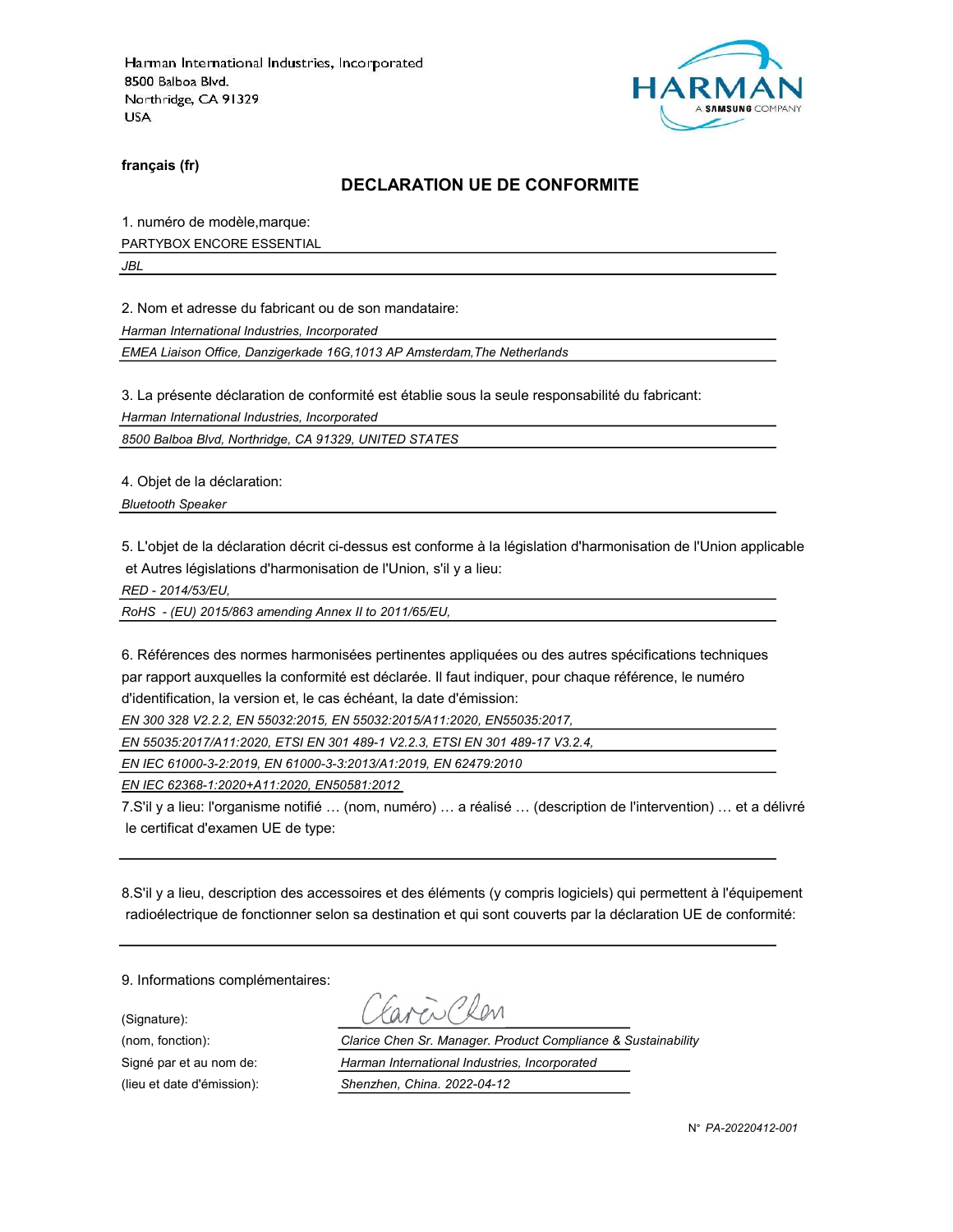

latviešu valoda (lv)

# ES ATBILSTĪBAS DEKLARĀCIJA

1. Modela Nr.,brand: PARTYBOX ENCORE ESSENTIAL

JBL

2. Ražotāja vai viņa pilnvarotā pārstāvja vārds, uzvārds/nosaukums un adrese:

Harman International Industries, Incorporated

EMEA Liaison Office, Danzigerkade 16G,1013 AP Amsterdam,The Netherlands

3. Šī atbilstības deklarācija ir izdota vienīgi uz šāda ražotāja atbildību:

Harman International Industries, Incorporated

8500 Balboa Blvd, Northridge, CA 91329, UNITED STATES

4. Deklarācijas priekšmets:

Bluetooth Speaker

5. Iepriekš aprakstītais deklarācijas priekšmets atbilst attiecīgajam Savienības saskaņotajam tiesību aktam un Citam Savienības saskaņotajam tiesību aktam, ja piemērojams

RED - 2014/53/EU,

RoHS - (EU) 2015/863 amending Annex II to 2011/65/EU,

6. Atsauces uz attiecīgajiem izmantojamiem saskaņotajiem standartiem vai uz citām tehniskajām specifikācijām ,attiecībā uz ko tiek deklarēta atbilstība. Atsauces jāuzskaita ar to identifikācijas numuriem un versijām un attiecīgā gadījumā ar izdošanas datumu:

EN 300 328 V2.2.2, EN 55032:2015, EN 55032:2015/A11:2020, EN55035:2017,

EN 55035:2017/A11:2020, ETSI EN 301 489-1 V2.2.3, ETSI EN 301 489-17 V3.2.4,

EN IEC 61000-3-2:2019, EN 61000-3-3:2013/A1:2019, EN 62479:2010

EN IEC 62368-1:2020+A11:2020, EN50581:2012

7. Attiecīgā gadījumā paziņotā struktūra … (nosaukums, numurs) … ir veikusi … (darbības apraksts) … un izdevusi ES tipa pārbaudes sertifikātu:

8.Attiecīgā gadījumā palīgierīču un komponentu apraksts, ieskaitot programmatūras aprakstu,kas nodrošina radioiekārtas paredzēto darbību un uz ko attiecas ES atbilstības deklarācija:

9. Papildinformācija:

(Paraksts):

(izdošanas vieta un datums): Shenzhen, China. 2022-04-12

(vārds, uzvārds, amats): Clarice Chen Sr. Manager. Product Compliance & Sustainability Parakstīts šādas personas vārdā: Harman International Industries, Incorporated

Nr. PA-20220412-001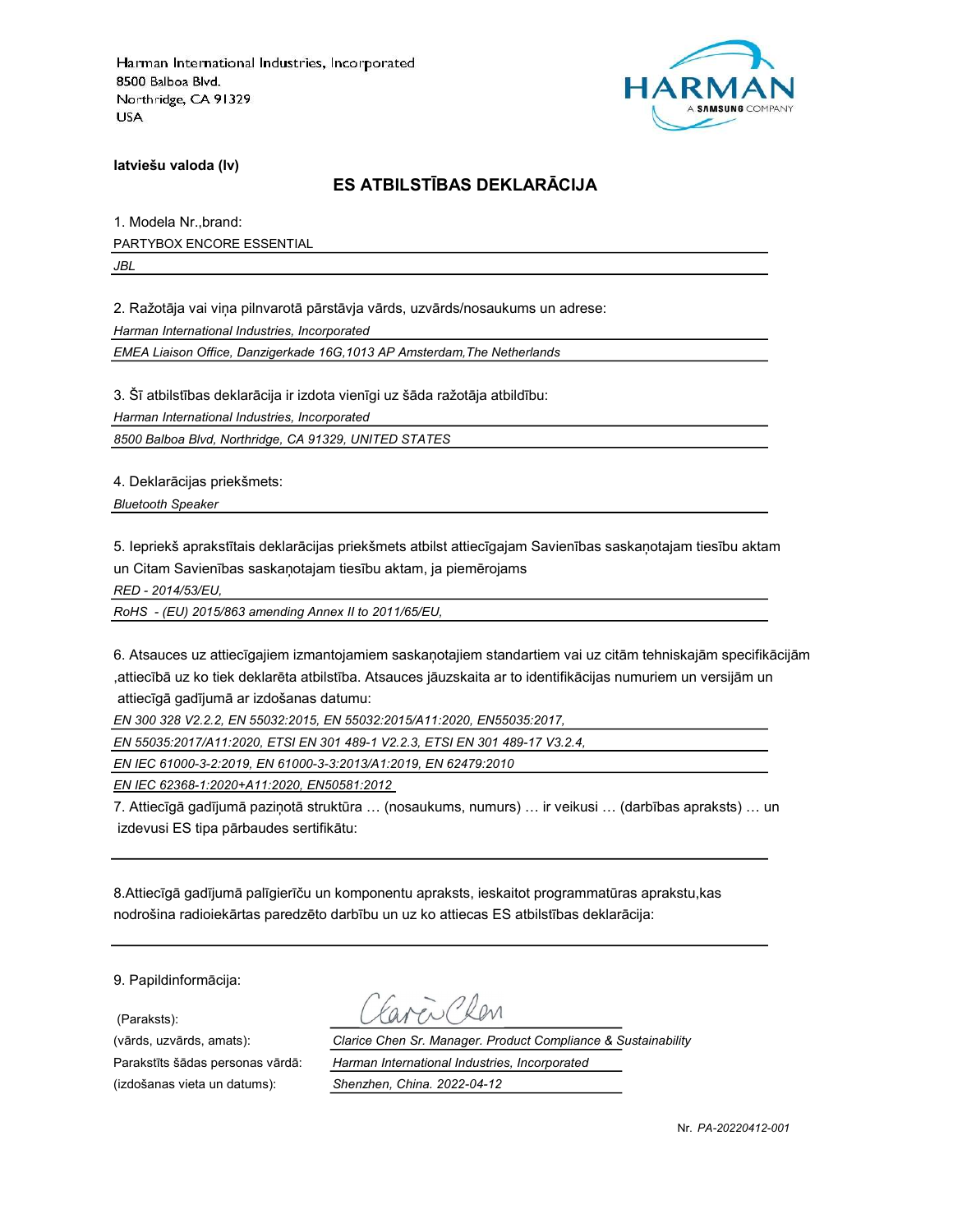

lietuvių kalba (lt)

#### ES ATITIKTIES DEKLARACIJA

1. Modelio Nr., Prekės ženklas:

PARTYBOX ENCORE ESSENTIAL

JBL

2. Gamintojo arba jo įgaliotojo atstovo pavadinimas ir adresas:

Harman International Industries, Incorporated

EMEA Liaison Office, Danzigerkade 16G,1013 AP Amsterdam,The Netherlands

3. Ši atitikties deklaracija išduota tik gamintojo atsakomybe:

Harman International Industries, Incorporated

8500 Balboa Blvd, Northridge, CA 91329, UNITED STATES

4. Deklaracijos objektas:

Bluetooth Speaker

5. Pirmiau aprašytas deklaracijos objektas atitinka susijusius derinamuosius Sąjungos teisės aktus ir kitus derinamuosius Sąjungos teisės aktus, jeigu taikoma.

RED - 2014/53/EU,

RoHS - (EU) 2015/863 amending Annex II to 2011/65/EU,

6. Nuorodos į susijusius taikytus darniuosius standartus arba kitas technines specifikacijas, pagal kurias buvo deklaruota atitiktis. Nuorodos turi būti išvardijamos nurodant jų identifikacinius numerius,ersijas ir, kai taikoma, paskelbimo datas:

EN 300 328 V2.2.2, EN 55032:2015, EN 55032:2015/A11:2020, EN55035:2017,

EN 55035:2017/A11:2020, ETSI EN 301 489-1 V2.2.3, ETSI EN 301 489-17 V3.2.4,

EN IEC 61000-3-2:2019, EN 61000-3-3:2013/A1:2019, EN 62479:2010

EN IEC 62368-1:2020+A11:2020, EN50581:2012

7. Kai taikytina, notifikuotoji įstaiga … (pavadinimas, numeris)… atliko… (dalyvavimo procese aprašymas) ir išdavė ES tipo tyrimo sertifikatą:

8. Kai taikytina, pagalbinių įtaisų ir komponentų, įskaitant programinę įrangą, kurie leidžia radijo įrenginiams veikti pagal paskirtį ir yra įtraukti į ES atitikties deklaraciją, aprašas:

9. Papildoma informacija:

(Parašas):

(išdavimo data ir vieta): Shenzhen, China. 2022-04-12

(vardas ir pavardė, pareigos): Clarice Chen Sr. Manager. Product Compliance & Sustainability Už ką ir kieno vardu pasirašyta: Harman International Industries, Incorporated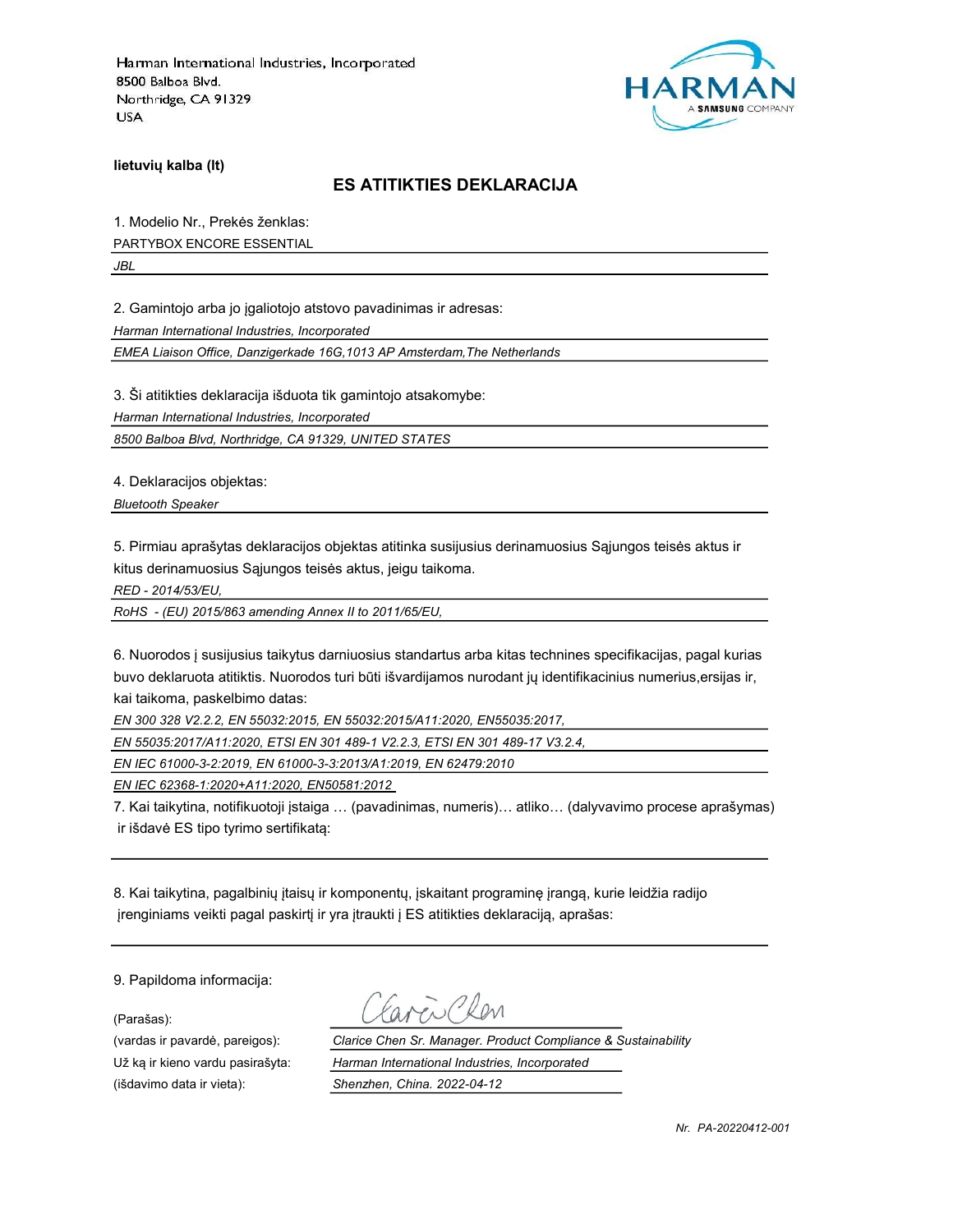

Nederlands (nl)

#### EU-CONFORMITEITSVERKLARING

1.Model nr.,Merk: PARTYBOX ENCORE ESSENTIAL

JBL

2. Naam en adres van de fabrikant of zijn gemachtigde:

Harman International Industries, Incorporated

EMEA Liaison Office, Danzigerkade 16G,1013 AP Amsterdam,The Netherlands

3. Deze conformiteitsverklaring wordt afgegeven onder volledige verantwoordelijkheid van de fabrikant:

Harman International Industries, Incorporated

8500 Balboa Blvd, Northridge, CA 91329, UNITED STATES

4. Voorwerp van de verklaring:

Bluetooth Speaker

5.Het hierboven beschreven voorwerp van de verklaring is in overeenstemming met de desbetreffende harmonisatiewetgeving van de Unie en andere harmonisatiewetgeving van de Unie, indien van toepassing: RED - 2014/53/EU,

RoHS - (EU) 2015/863 amending Annex II to 2011/65/EU,

6. Vermelding van de toegepaste relevante geharmoniseerde normen of van de andere technische specificaties waarop de conformiteitsverklaring betrekking heeft. Bij de opgave van de referenties moeten het identificatie nummer en de versie en, in voorkomend geval, de datum van publicatie worden vermeld:

EN 300 328 V2.2.2, EN 55032:2015, EN 55032:2015/A11:2020, EN55035:2017,

EN 55035:2017/A11:2020, ETSI EN 301 489-1 V2.2.3, ETSI EN 301 489-17 V3.2.4,

EN IEC 61000-3-2:2019, EN 61000-3-3:2013/A1:2019, EN 62479:2010

EN IEC 62368-1:2020+A11:2020, EN50581:2012

7.(Indien van toepassing) De aangemelde instantie … (naam, nummer) … heeft een … (beschrijving van de werkzaamheden) … uitgevoerd en het certificaat van EU-typeonderzoek … afgegeven:

8. Indien van toepassing, beschrijving van de accessoires en onderdelen, die het mogelijk maken dat de radioapparatuur functioneert zoals bedoeld en die onder de EU-conformiteitsverklaring vallen:

9. Aanvullende informatie:

(Handtekening):

(naam, functie): Clarice Chen Sr. Manager. Product Compliance & Sustainability Ondertekend voor en namens: Harman International Industries, Incorporated (plaats en datum van afgifte): Shenzhen, China. 2022-04-12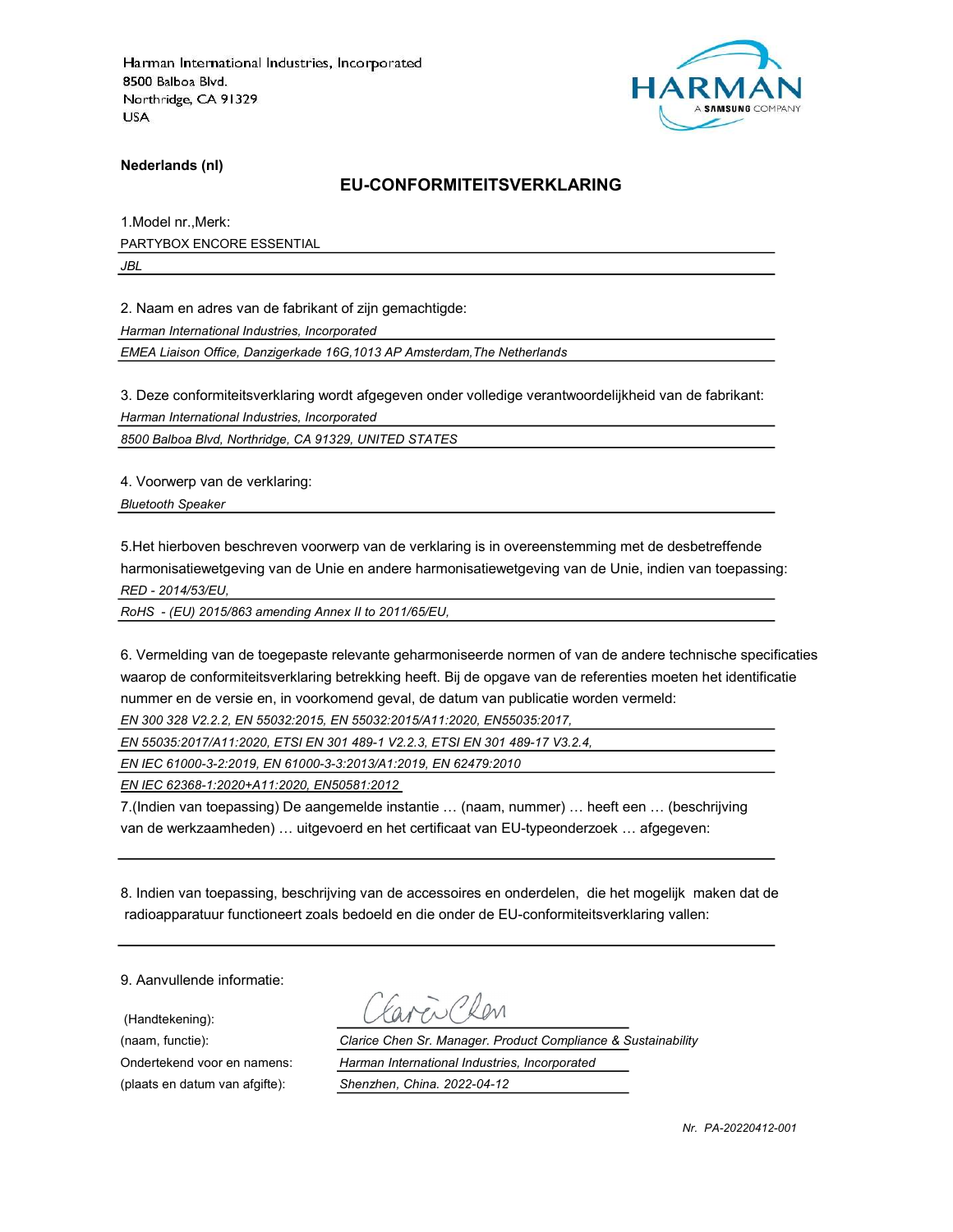

Română (ro)

#### DECLARAȚIA UE DE CONFORMITATE

1. Număr model, marcă:

PARTYBOX ENCORE ESSENTIAL

JBL

2. Denumirea și adresa producătorului sau a reprezentantului său autorizat:

Harman International Industries, Incorporated

EMEA Liaison Office, Danzigerkade 16G,1013 AP Amsterdam,The Netherlands

3. Prezenta declarație de conformitate este emisă pe răspunderea exclusivă a producătorului:

Harman International Industries, Incorporated

8500 Balboa Blvd, Northridge, CA 91329, UNITED STATES

4.Obiectul declarației:

Bluetooth Speaker

5. Obiectul declarației descris mai sus este în conformitate cu legislația relevantă de armonizare a Uniunii: și După caz, alte acte din legislația de armonizare a Uniunii

RED - 2014/53/EU,

RoHS - (EU) 2015/863 amending Annex II to 2011/65/EU,

6. Trimiterile la standardele armonizate relevante folosite sau trimiterile la alte specificații tehnice în legătură cu care se declară conformitatea. Referințele sunt enumerate împreună cu numerele de identificare și cu versiunea acestora precum și cu data eliberării, după caz:

EN 300 328 V2.2.2, EN 55032:2015, EN 55032:2015/A11:2020, EN55035:2017,

EN 55035:2017/A11:2020, ETSI EN 301 489-1 V2.2.3, ETSI EN 301 489-17 V3.2.4,

EN IEC 61000-3-2:2019, EN 61000-3-3:2013/A1:2019, EN 62479:2010

EN IEC 62368-1:2020+A11:2020, EN50581:2012

7. După caz, organismul notificat … (denumire, număr) ... a efectuat … (descrierea intervenției) și a emis certificatul de examinare UE de tip:

8. După caz, o descriere a accesoriilor și componentelor, inclusiv a produselor software, care permit echipamentelor radio să funcționeze corespunzător și care sunt incluse în declarația de conformitate:

9. Informații suplimentare:

(Semnătura):

(numele, funcția) : Clarice Chen Sr. Manager. Product Compliance & Sustainability Semnat pentru și în numele: Harman International Industries, Incorporated (locul și data emiterii): Shenzhen, China. 2022-04-12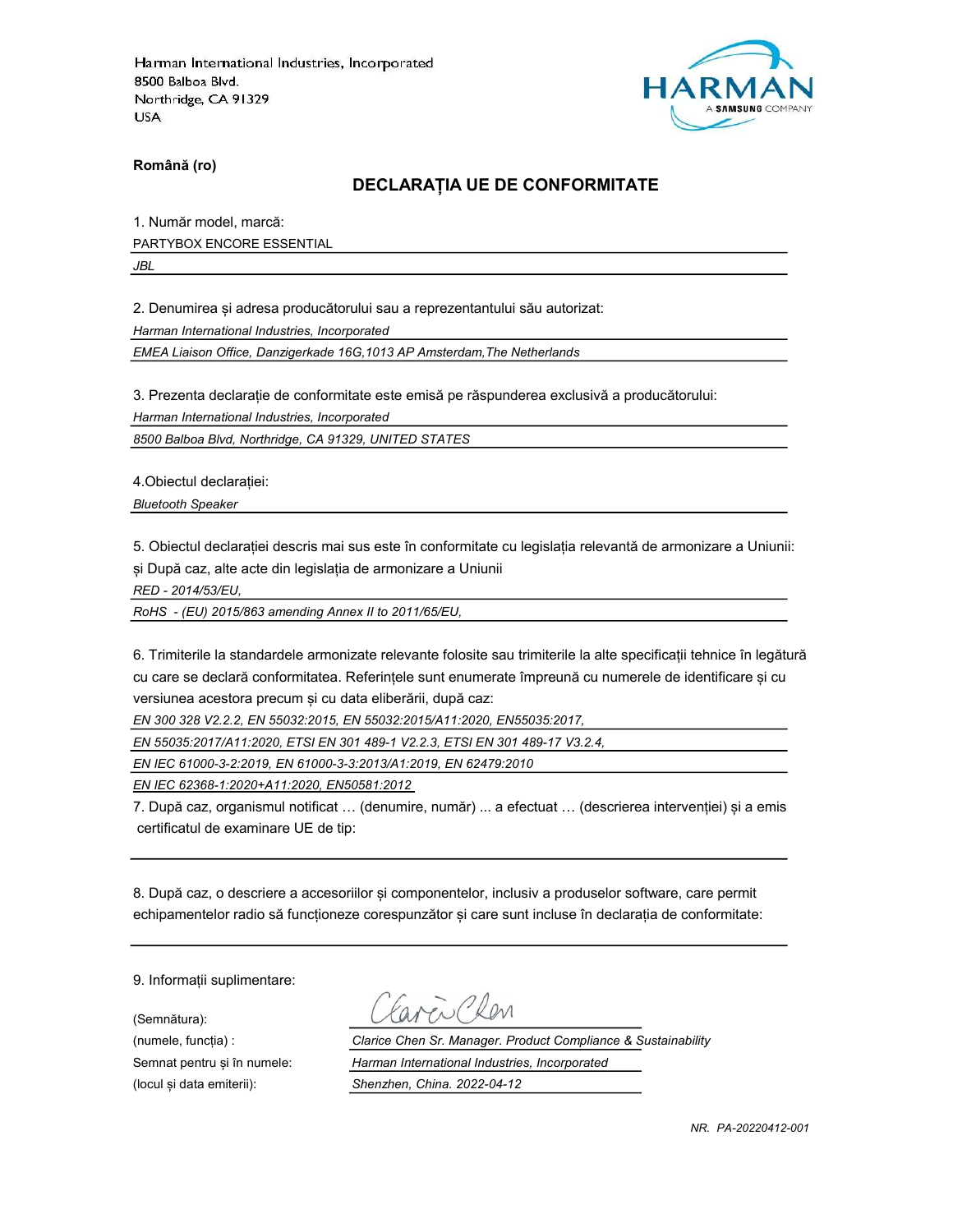

Suomi (fi)

#### EU-VAATIMUSTENMUKAISUUSVAKUUTUS

1. Malli nro.,merkki:

PARTYBOX ENCORE ESSENTIAL

JBL

2. Valmistajan tai sen valtuutetun edustajan nimi ja osoite:

Harman International Industries, Incorporated

EMEA Liaison Office, Danzigerkade 16G,1013 AP Amsterdam,The Netherlands

3. Tämä vaatimustenmukaisuusvakuutus on annettu valmistajan yksinomaisella vastuulla:

Harman International Industries, Incorporated

8500 Balboa Blvd, Northridge, CA 91329, UNITED STATES

4. Vakuutuksen kohde:

Bluetooth Speaker

5. Edellä kuvattu vakuutuksen kohde on asiaa koskevan unionin yhdenmukaistamislainsäädännön vaatimusten mukainen ja Muu unionin yhdenmukaistamissäädös (tapauksen mukaan):

RED - 2014/53/EU,

RoHS - (EU) 2015/863 amending Annex II to 2011/65/EU,

6. Viittaus niihin asiaankuuluviin yhdenmukaistettuihin standardeihin, joita on käytetty, tai viittaus muihin teknisiin eritelmiin, joiden perusteella vaatimustenmukaisuusvakuutus on annettu. Viittausten luettelossa on mainittava niiden tunnistenumero ja versio ja tapauksen mukaan antopäivä:

EN 300 328 V2.2.2, EN 55032:2015, EN 55032:2015/A11:2020, EN55035:2017,

EN 55035:2017/A11:2020, ETSI EN 301 489-1 V2.2.3, ETSI EN 301 489-17 V3.2.4,

EN IEC 61000-3-2:2019, EN 61000-3-3:2013/A1:2019, EN 62479:2010

EN IEC 62368-1:2020+A11:2020, EN50581:2012

7. Tapauksen mukaan ilmoitettu laitos … (nimi, numero) … suoritti … (toimenpiteen kuvaus) … ja antoi EU-tyyppitarkastustodistuksen: …

8. Tapauksen mukaan kuvaus lisälaitteista ja osista, myös ohjelmistoista, jotka mahdollistavat radiolaitteen käyttötarkoituksen mukaisen käytön ja jotka EU-vaatimustenmukaisuusvakuutus kattaa:

9. Lisätietoja:

(allekirjoitus):

(antamispaikka ja -päivämäärä): Shenzhen, China. 2022-04-12

(nimi, tehtävä): Clarice Chen Sr. Manager. Product Compliance & Sustainability Seuraavan puolesta allekirjoittanut: Harman International Industries, Incorporated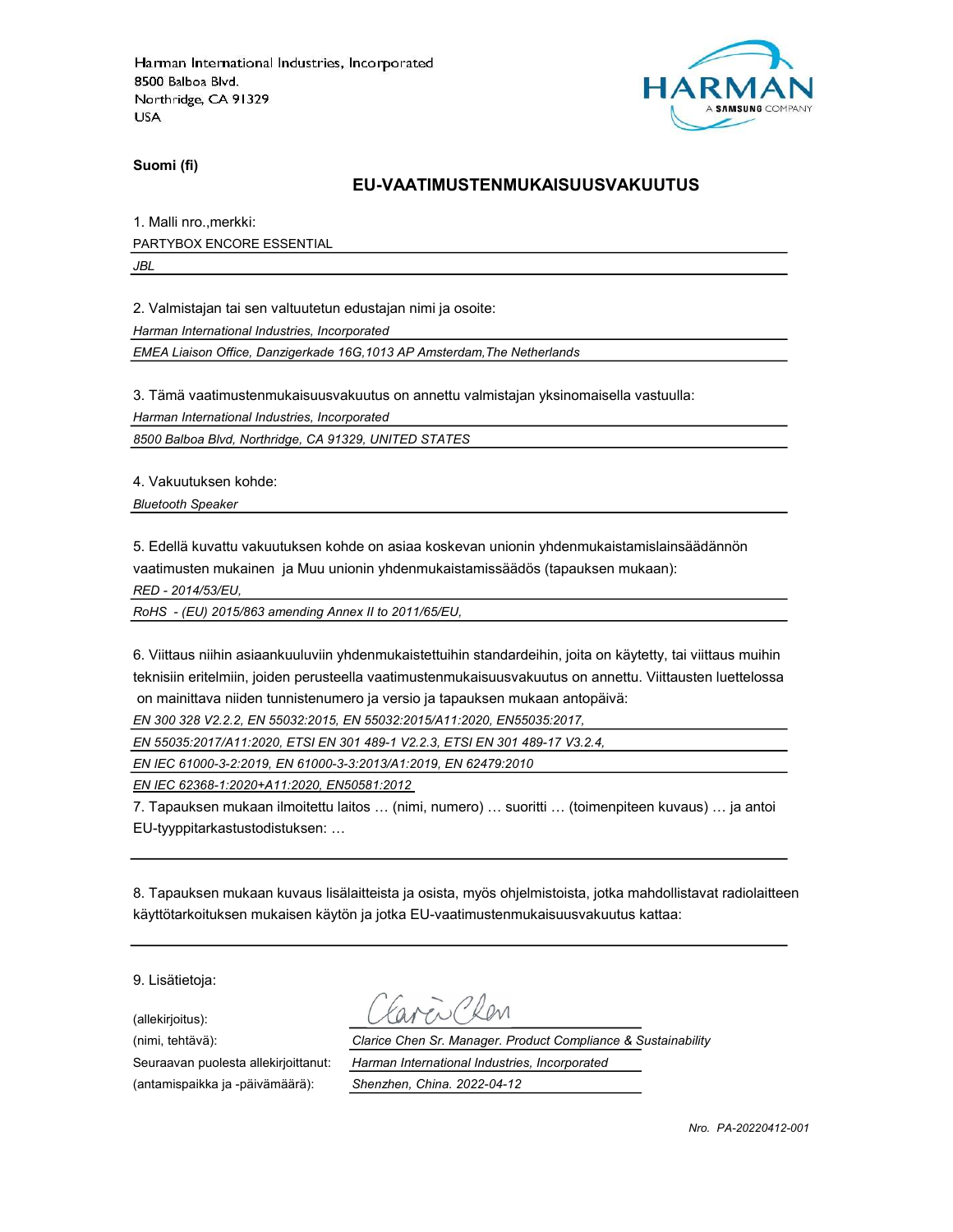

magyar (hu)

# EU-MEGFELELŐSÉGI NYILATKOZAT

1.Modellazonosító,márka: PARTYBOX ENCORE ESSENTIAL

JBL

2. A gyártó vagy meghatalmazott képviselőjének neve és címe:

Harman International Industries, Incorporated

EMEA Liaison Office, Danzigerkade 16G,1013 AP Amsterdam,The Netherlands

3. Ezt a megfelelőségi nyilatkozatot a gyártó kizárólagos felelőssége mellett adják ki:

Harman International Industries, Incorporated

8500 Balboa Blvd, Northridge, CA 91329, UNITED STATES

4. A nyilatkozat tárgya:

Bluetooth Speaker

5. A fent ismertetett nyilatkozat tárgya megfelel a vonatkozó uniós harmonizációs jogszabályoknak és adott esetben egyéb uniós harmonizációs jogszabály

RED - 2014/53/EU,

RoHS - (EU) 2015/863 amending Annex II to 2011/65/EU,

6.Az alkalmazott harmonizált szabványokra való hivatkozás vagy az azokra az egyéb műszaki előírásokra való hivatkozás, amelyekkel kapcsolatban megfelelőségi nyilatkozatot tetteké. A hivatkozásokat az azonosító számokkal együtt és a megfelelő verzió feltüntetésével kell megadni, adott esetben a kiállítás dátumával együtt: EN 300 328 V2.2.2, EN 55032:2015, EN 55032:2015/A11:2020, EN55035:2017,

EN 55035:2017/A11:2020, ETSI EN 301 489-1 V2.2.3, ETSI EN 301 489-17 V3.2.4,

EN IEC 61000-3-2:2019, EN 61000-3-3:2013/A1:2019, EN 62479:2010

EN IEC 62368-1:2020+A11:2020, EN50581:2012

7.A(z) ... (nevű, számú)… bejelentett szervezet adott esetben elvégezte a(z) … (a beavatkozás ismertetése) …, és a következő EU-típusvizsgálati tanúsítványt adta ki:

8. Adott esetben a tartozékok és alkatrészek leírása, ideértve a rádióberendezés rendeltetésszerű használatát lehetővé tévő és az EU-megfelelőségi nyilatkozat hatályába tartozó szoftvereket is:

9. További információk:

(aláírás):

(név, beosztás): Clarice Chen Sr. Manager. Product Compliance & Sustainability nevében megbízásából írták alá: Harman International Industries, Incorporated (a kiállítás helye és dátuma): Shenzhen, China. 2022-04-12

PA-20220412-001 . SZ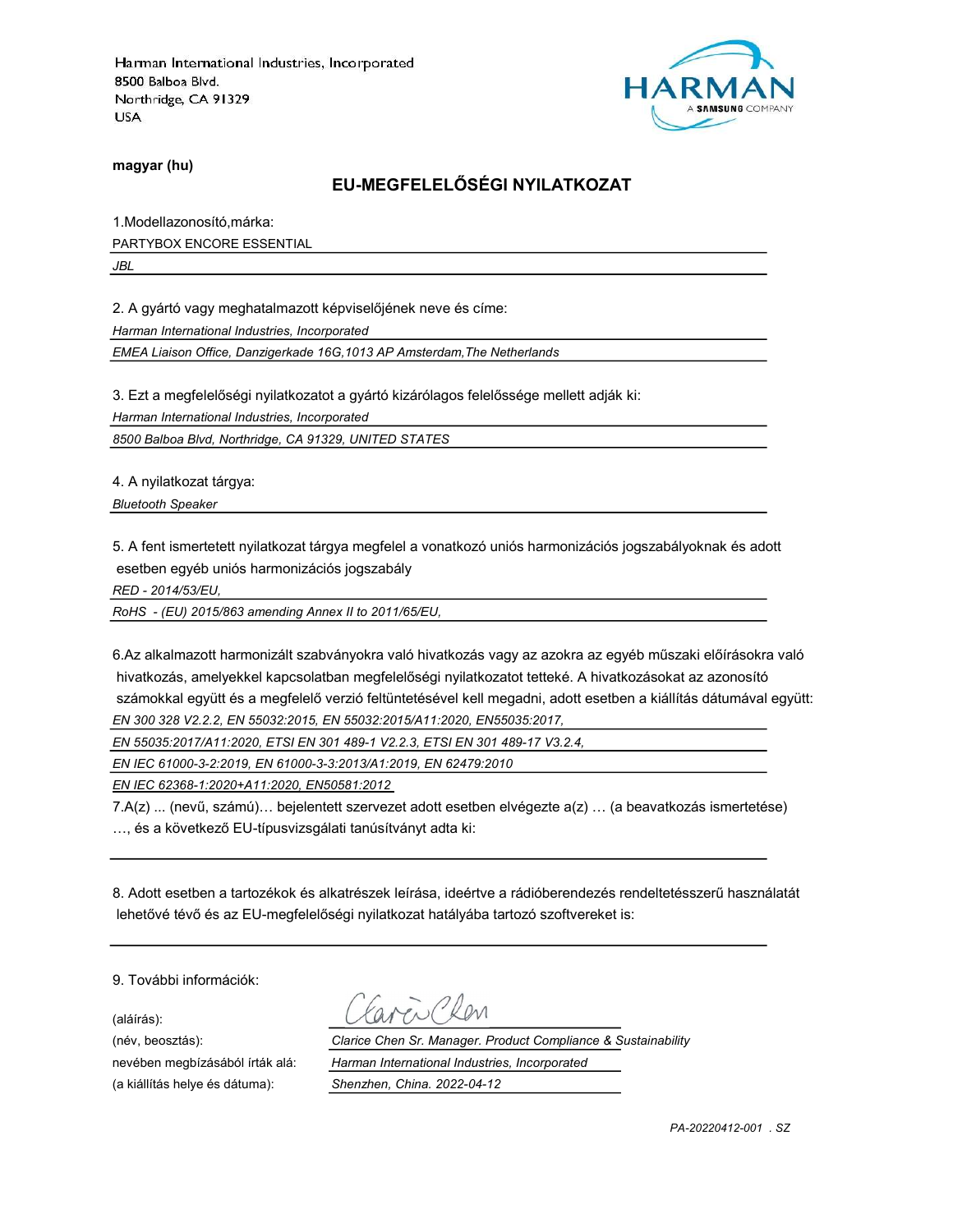

polski (pl)

#### DEKLARACJA ZGODNOŚCI UE

1. Nazwa modelu,Marka:

PARTYBOX ENCORE ESSENTIAL

JBL

2. Nazwa i adres producenta lub jego upoważnionego przedstawiciela:

Harman International Industries, Incorporated

EMEA Liaison Office, Danzigerkade 16G,1013 AP Amsterdam,The Netherlands

3. Niniejszą deklarację zgodności wydaje się na wyłączną odpowiedzialność producenta:

Harman International Industries, Incorporated

8500 Balboa Blvd, Northridge, CA 91329, UNITED STATES

4. Przedmiot deklaracji:

Bluetooth Speaker

5.Wymieniony powyżej przedmiot niniejszej deklaracji jest zgodny z odnośnymi wymaganiami unijnego prawodawstwa harmonizacyjnego i innym unijnym prawodawstwem harmonizacyjnym, w stosownych przypadkach:

RED - 2014/53/EU,

RoHS - (EU) 2015/863 amending Annex II to 2011/65/EU,

6. Odwołania do odnośnych norm zharmonizowanych, które zastosowano, lub do innych specyfikacji technicznych,w stosunku do których deklarowana jest zgodność. Odwołania muszą być podane wraz z ich numerami identyfika cyjnymi i wersjami oraz w stosownych przypadkach z datą wydania:

EN 300 328 V2.2.2, EN 55032:2015, EN 55032:2015/A11:2020, EN55035:2017,

EN 55035:2017/A11:2020, ETSI EN 301 489-1 V2.2.3, ETSI EN 301 489-17 V3.2.4,

EN IEC 61000-3-2:2019, EN 61000-3-3:2013/A1:2019, EN 62479:2010

EN IEC 62368-1:2020+A11:2020, EN50581:2012

7. W stosownych przypadkach, jednostka notyfikowana … (nazwa, numer) … przeprowadziła … (opis interwencji) … i wydała certyfikat badania typu UE:

8.W stosownych przypadkach, opis elementów dodatkowych lub komponentów, w tym oprogramowania , które umoż liwiają działanie urządzenia radiowego zgodnie z przeznaczeniem i które są objęte deklaracją zgodności UE:

9. Informacje dodatkowe:

(podpis):

Carci Clen

(imię i nazwisko, stanowisko): Clarice Chen Sr. Manager. Product Compliance & Sustainability Podpisano w imieniu: Harman International Industries, Incorporated (miejsce i data wydania): Shenzhen, China. 2022-04-12

NR. PA-20220412-001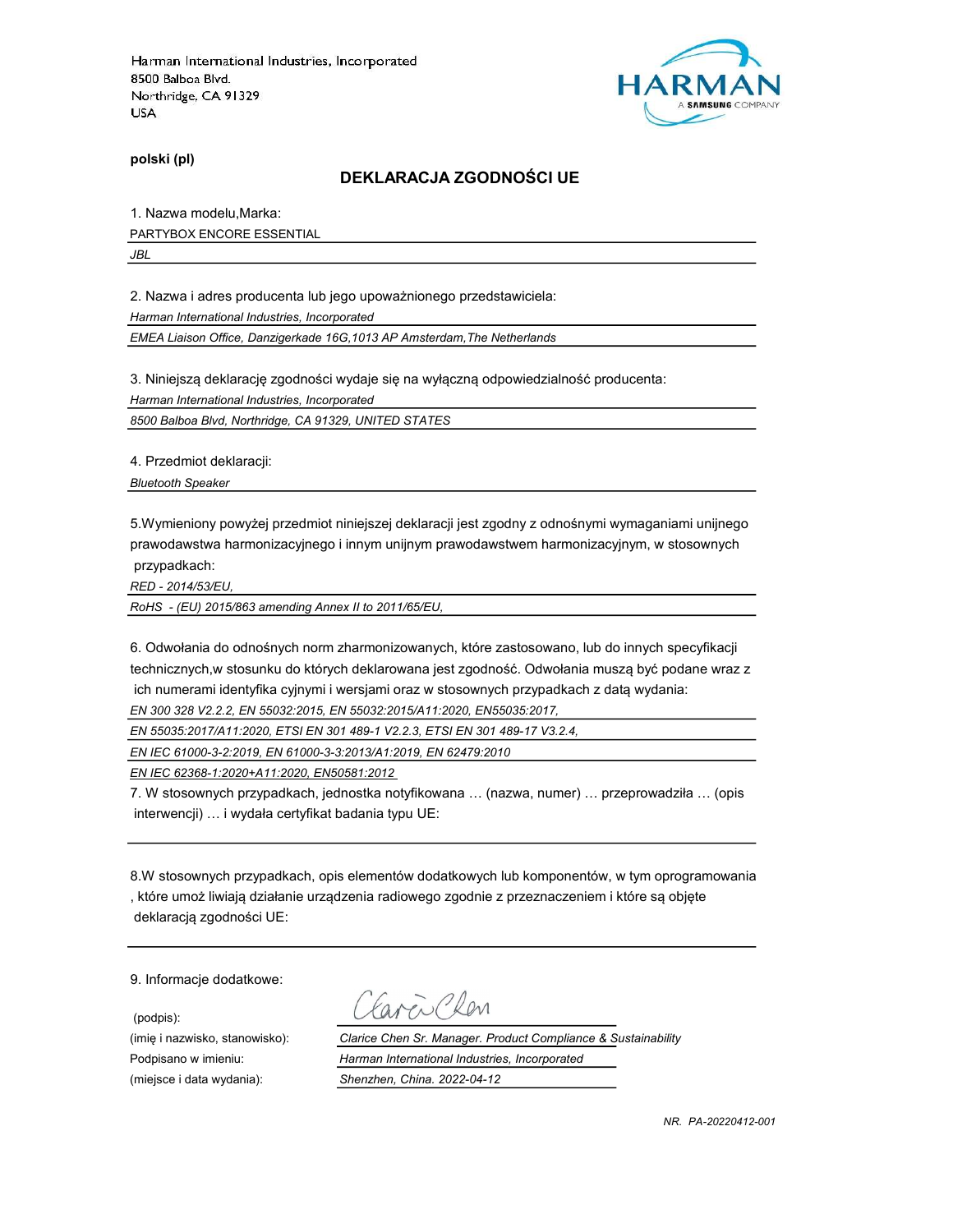

slovenčina (sk)

### EÚ VYHLÁSENIE O ZHODE

1.Číslo modelu,brand: PARTYBOX ENCORE ESSENTIAL

JBL

2. Meno a adresa výrobcu alebo jeho splnomocneného zástupcu:

Harman International Industries, Incorporated

EMEA Liaison Office, Danzigerkade 16G,1013 AP Amsterdam,The Netherlands

3. Toto vyhlásenie o zhode sa vydáva na výhradnú zodpovednosť výrobcu.:

Harman International Industries, Incorporated

8500 Balboa Blvd, Northridge, CA 91329, UNITED STATES

4.Predmet vyhlásenia:

Bluetooth Speaker

5. Uvedený predmet vyhlásenia je v zhode s príslušnými harmonizačnými právnymi predpismi Únie a Prípadne ďalšie harmonizačné právne predpisy Únie:

RED - 2014/53/EU,

RoHS - (EU) 2015/863 amending Annex II to 2011/65/EU,

6. Odkazy na príslušné použité harmonizované normy alebo odkazy na iné technické špecifikácie, v súvislosti s ktorými sa zhoda vyhlasuje. V rámci odkazov sa musí uviesť identifikačné číslo a verzia a prípadne dátum vydania:

EN 300 328 V2.2.2, EN 55032:2015, EN 55032:2015/A11:2020, EN55035:2017,

EN 55035:2017/A11:2020, ETSI EN 301 489-1 V2.2.3, ETSI EN 301 489-17 V3.2.4,

EN IEC 61000-3-2:2019, EN 61000-3-3:2013/A1:2019, EN 62479:2010

EN IEC 62368-1:2020+A11:2020, EN50581:2012

7. Prípadne: notifikovaný orgán … (názov, číslo) … vykonal … (opis zásahu) … a vydal certifikát EÚ skúšky typu:

8. V príslušných prípadoch opis príslušenstva a komponentov vrátane softvéru, ktoré umožňujú rádiovému zariadeniu fungovať v súlade so zamýšľaným účelom, a na ktoré sa vzťahuje EÚ vyhlásenie o zhode:

9. Doplňujúce informácie:

(podpis):

(meno, funkcia): Clarice Chen Sr. Manager. Product Compliance & Sustainability Podpísané za a v mene: Harman International Industries, Incorporated (miesto a dátum vydania): Shenzhen, China. 2022-04-12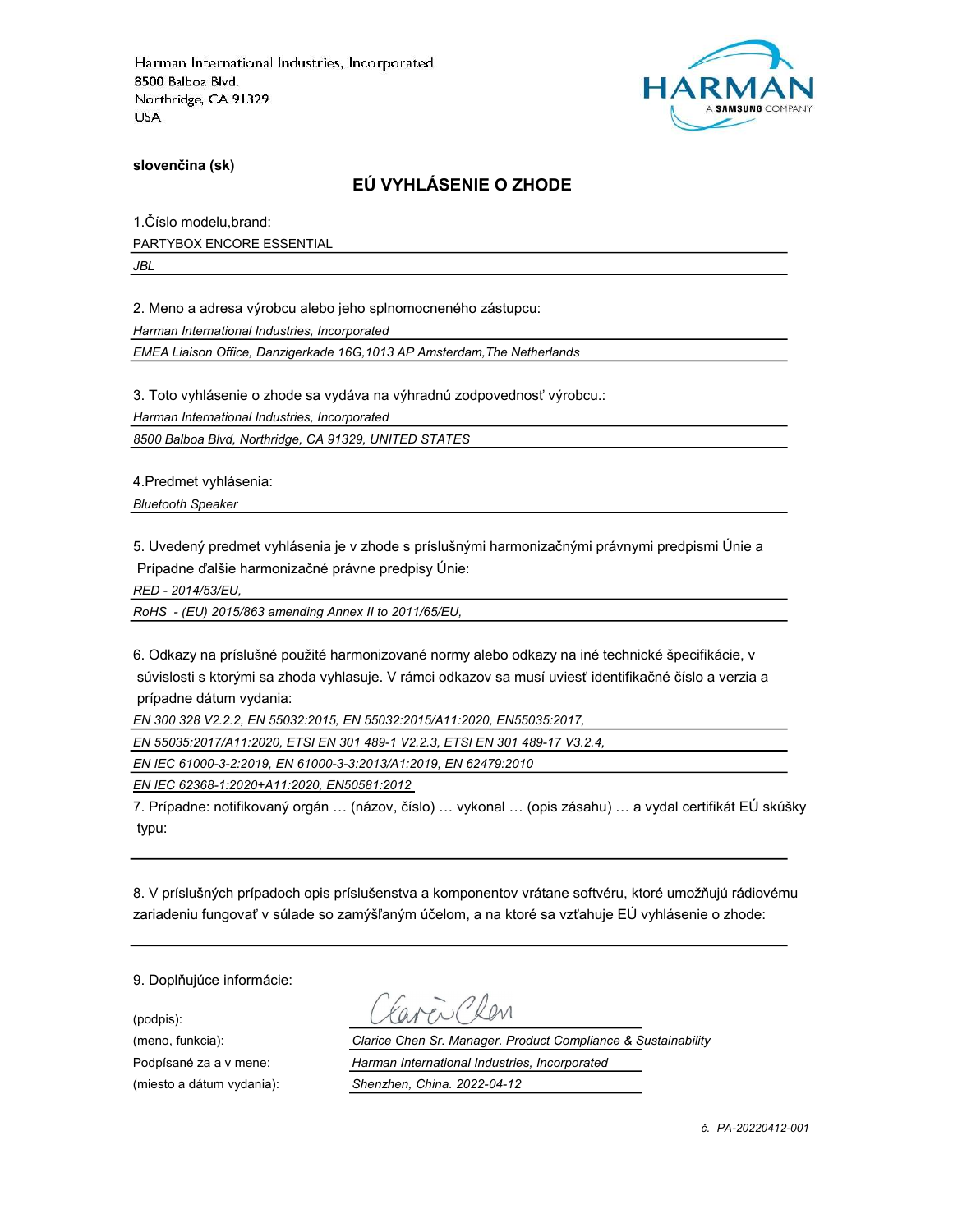

svenska (sv)

# EU-FÖRSÄKRAN OM ÖVERENSSTÄMMELSE

1. Modell nr.,varumärke:

PARTYBOX ENCORE ESSENTIAL

JBL

2. Namn på och adress till tillverkaren eller dennes representant:

Harman International Industries, Incorporated

EMEA Liaison Office, Danzigerkade 16G,1013 AP Amsterdam,The Netherlands

3. Denna försäkran om överensstämmelse utfärdas på tillverkarens eget ansvar:

Harman International Industries, Incorporated

8500 Balboa Blvd, Northridge, CA 91329, UNITED STATES

4. Föremål för försäkran:

Bluetooth Speaker

5. Föremålet för försäkran ovan överensstämmer med den relevanta unionslagstiftningen om harmon -isering och Annan harmoniserad unionslagstiftning i förekommande fall

RED - 2014/53/EU,

RoHS - (EU) 2015/863 amending Annex II to 2011/65/EU,

6.Hänvisningar till de relevanta harmoniserade standarder som använts eller hänvisningar till andra tekniska specifikationer enligt vilka överensstämmelsen försäkras. Hänvisningar måste förtecknas tillsammans med identifieringsnummer och version och i förekommande fall datum för utfärdande:

EN 300 328 V2.2.2, EN 55032:2015, EN 55032:2015/A11:2020, EN55035:2017,

EN 55035:2017/A11:2020, ETSI EN 301 489-1 V2.2.3, ETSI EN 301 489-17 V3.2.4,

EN IEC 61000-3-2:2019, EN 61000-3-3:2013/A1:2019, EN 62479:2010

EN IEC 62368-1:2020+A11:2020, EN50581:2012

7. I tillämpliga fall: det anmälda organet ... (namn, nummer) ... har utfört ... (beskrivning av åtgärd) ... och utfärdat EU- typprovningsintyg:

8. I förekommande fall en beskrivning av tillbehör och komponenter, inklusive programvara, som gör det möjligt för radioutrustningen att fungera som avsett och som täcks av en EU-försäkran om överensstämmelse:

9. Ytterligare information:

(namnteckning):

Carci Clen

(namn, befattning): Clarice Chen Sr. Manager. Product Compliance & Sustainability Undertecknat för: Harman International Industries, Incorporated (ort och datum) Shenzhen, China. 2022-04-12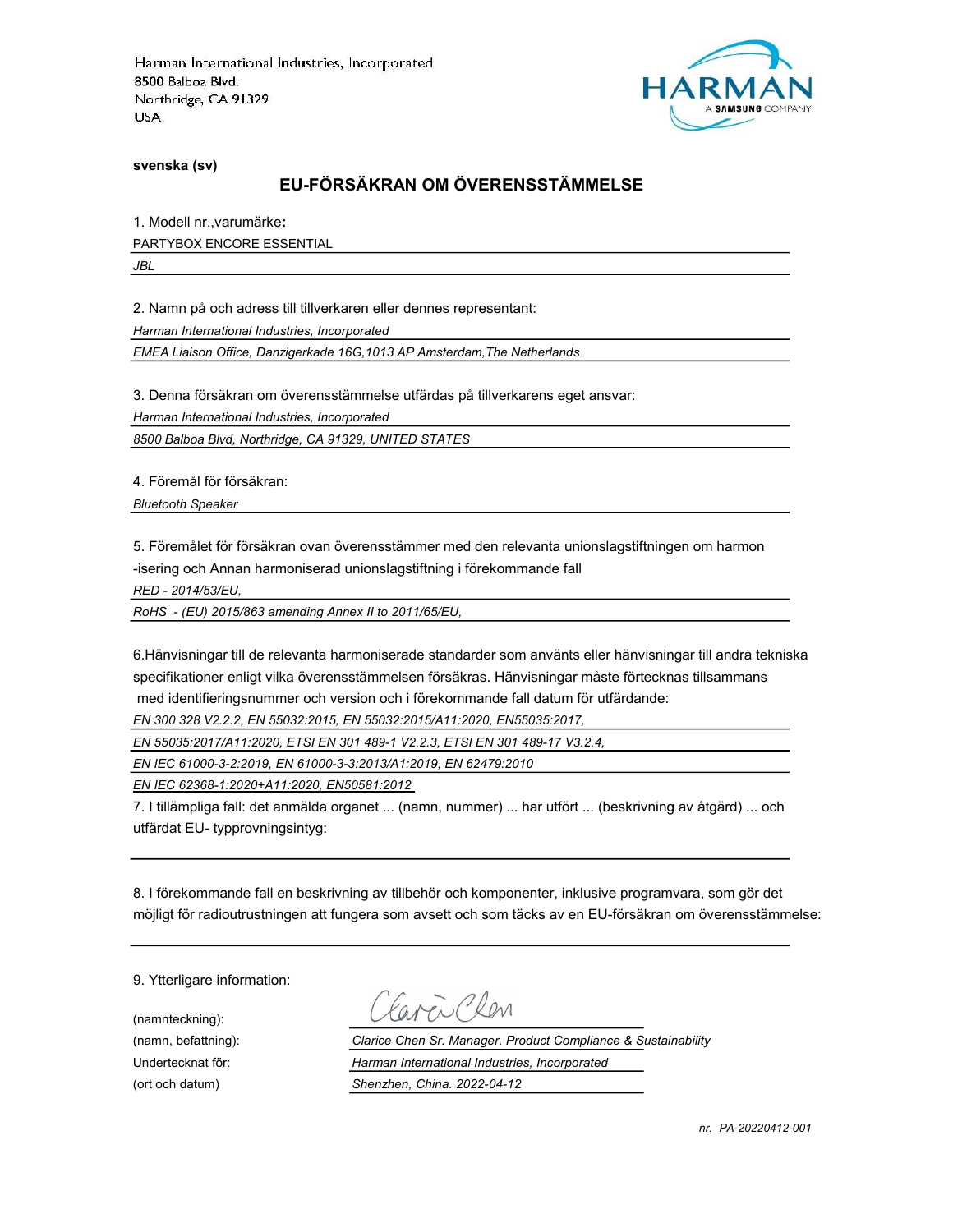

Malti (mt)

# DIKJARAZZJONI TA' KONFORMITÀ TAL-UE

1.Il-mudell Nru.,marka: PARTYBOX ENCORE ESSENTIAL JBL

2. L-isem u l-indirizz tal-manifattur jew tar-rappreżentant awtorizzat tiegħu:

Harman International Industries, Incorporated

EMEA Liaison Office, Danzigerkade 16G,1013 AP Amsterdam,The Netherlands

3. Din id-dikjarazzjoni tal-konformità tinħareg taħt ir-responsabbiltà unika tal-manifattur:

Harman International Industries, Incorporated

8500 Balboa Blvd, Northridge, CA 91329, UNITED STATES

4.L-għan tad-dikjarazzjoni:

Bluetooth Speaker

5. L-għan tad-dikjarazzjoni deskritt hawn fuq huwa konformi mal-leġiżlazzjoni ta' armonizzazzjoni rilevanti tal -Unjon u Leġiżlazzjoni dwar l-armonizzazzjoni oħra tal-Unjoni meta tkun applikabbli

RED - 2014/53/EU,

RoHS - (EU) 2015/863 amending Annex II to 2011/65/EU,

6. Ir-referenzi għall-istandards armonizzati rilevanti li ntużaw, jew ir-referenzi għall-ispeċifikazzjonijiet tekniċi l-oħrajn li skonthom qed tiġi ddikjarata l-konformità: Ir-referenzi jridu jiġu elenkati bin-numru tal-identifikazzjoni u l-verżjoni tagħhom u, fejn applikabbli, id-data tal-ħruġ:

EN 300 328 V2.2.2, EN 55032:2015, EN 55032:2015/A11:2020, EN55035:2017,

EN 55035:2017/A11:2020, ETSI EN 301 489-1 V2.2.3, ETSI EN 301 489-17 V3.2.4,

EN IEC 61000-3-2:2019, EN 61000-3-3:2013/A1:2019, EN 62479:2010

EN IEC 62368-1:2020+A11:2020, EN50581:2012

7.Meta applikabbli, il-korp notifikat … (l-isem, in-numru) … wettaq… (deskrizzjoni tal-intervent) … u ħareġ iċ-ċertifikat tal-eżami tat-tip tal-UE:

8. Fejn applikabbli, deskrizzjoni tal-aċċessorji u il-komponenti, inkluż is-softwer, li jippermettu t-tagħmir tar -radju jopera kif intiż u koperti mid-dikjarazzjoni tal-konformità tal-UE:

9. Informazzjoni addizzjonali:

(firma):

aven Clen

(isem, funzjoni): Clarice Chen Sr. Manager. Product Compliance & Sustainability Iffirmat għal u f'isem: Harman International Industries, Incorporated (post u data tal-ħruġ): Shenzhen, China. 2022-04-12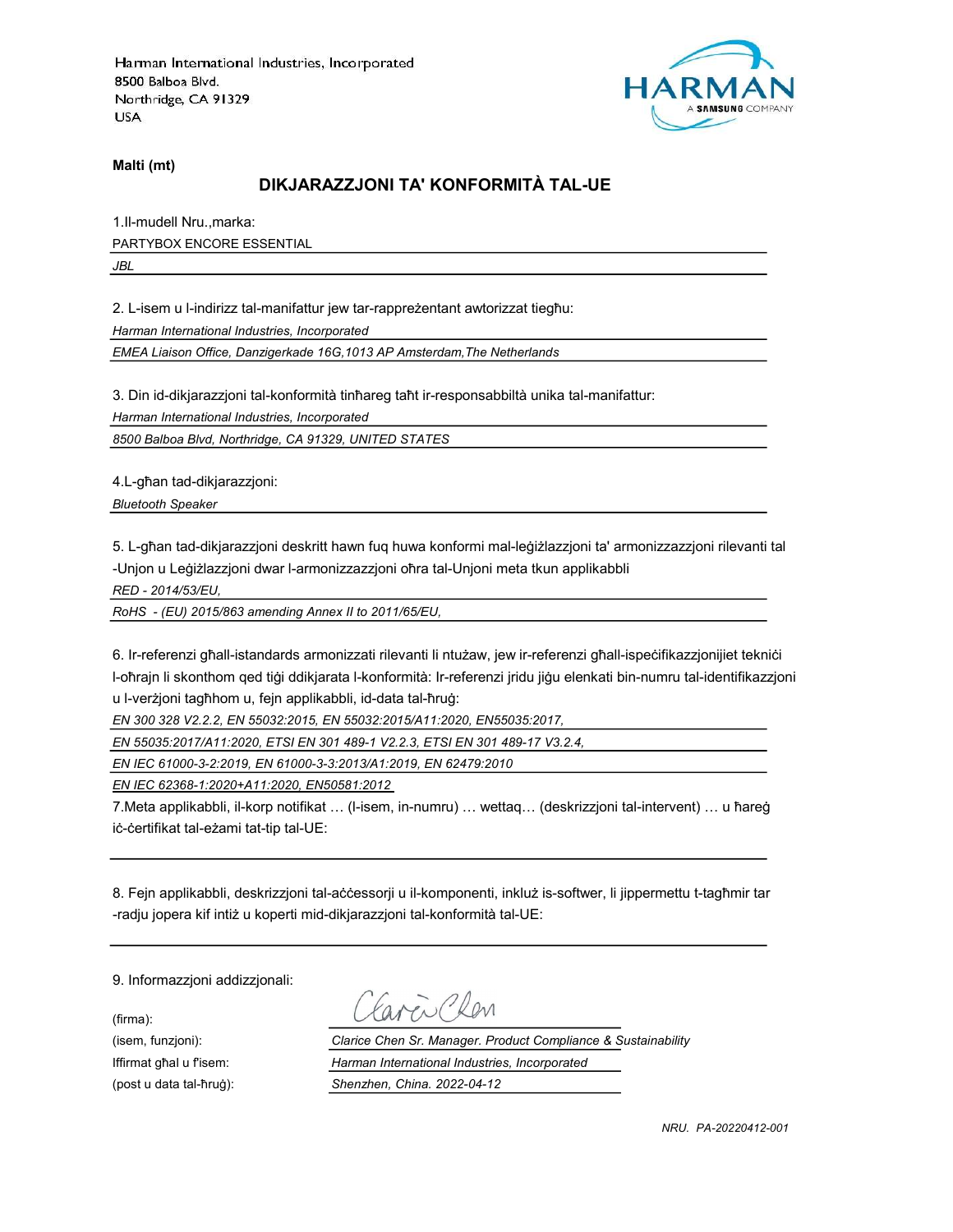

português (pt)

### DECLARAÇÃO UE DE CONFORMIDADE

1. Modelo Nº.,marca: PARTYBOX ENCORE ESSENTIAL

JBL

2. Nome e endereço do fabricante ou do respetivo mandatário:

Harman International Industries, Incorporated

EMEA Liaison Office, Danzigerkade 16G,1013 AP Amsterdam,The Netherlands

3. A presente declaração de conformidade é emitida sob a exclusiva responsabilidade do fabricante:

Harman International Industries, Incorporated

8500 Balboa Blvd, Northridge, CA 91329, UNITED STATES

4. Objeto da declaração:

Bluetooth Speaker

5.O objeto da declaração acima mencionada está em conformidade com a legislação de harmonização da União aplicável, Outra legislação de harmonização da União, se aplicável:

RED - 2014/53/EU,

RoHS - (EU) 2015/863 amending Annex II to 2011/65/EU,

6. Referências às normas harmonizadas aplicáveis utilizadas ou às outras especificações técnicas em relação às quais a conformidade é declarada. As referências devem ser enumeradas com os respetivos números de identificação e versão e, se for caso disso, a data de emissão:

EN 300 328 V2.2.2, EN 55032:2015, EN 55032:2015/A11:2020, EN55035:2017,

EN 55035:2017/A11:2020, ETSI EN 301 489-1 V2.2.3, ETSI EN 301 489-17 V3.2.4,

EN IEC 61000-3-2:2019, EN 61000-3-3:2013/A1:2019, EN 62479:2010

EN IEC 62368-1:2020+A11:2020, EN50581:2012

7. Se aplicável, o organismo notificado: (nome, número)... efetuou… (descrição da intervenção)… e emitiu o certificado de exame UE de tipo:

8. Se aplicável, descrição dos acessórios e/ou componentes, incluindo o software, que permitem que o equipamento de rádio funcione conforme o pretendido, abrangidos pela declaração UE de conformidade:

9. Informações complementares:

(assinatura):

avenChan

(nome, cargo) : Clarice Chen Sr. Manager. Product Compliance & Sustainability Assinado por e em nome de: Harman International Industries, Incorporated (local e data de emissão) Shenzhen, China. 2022-04-12